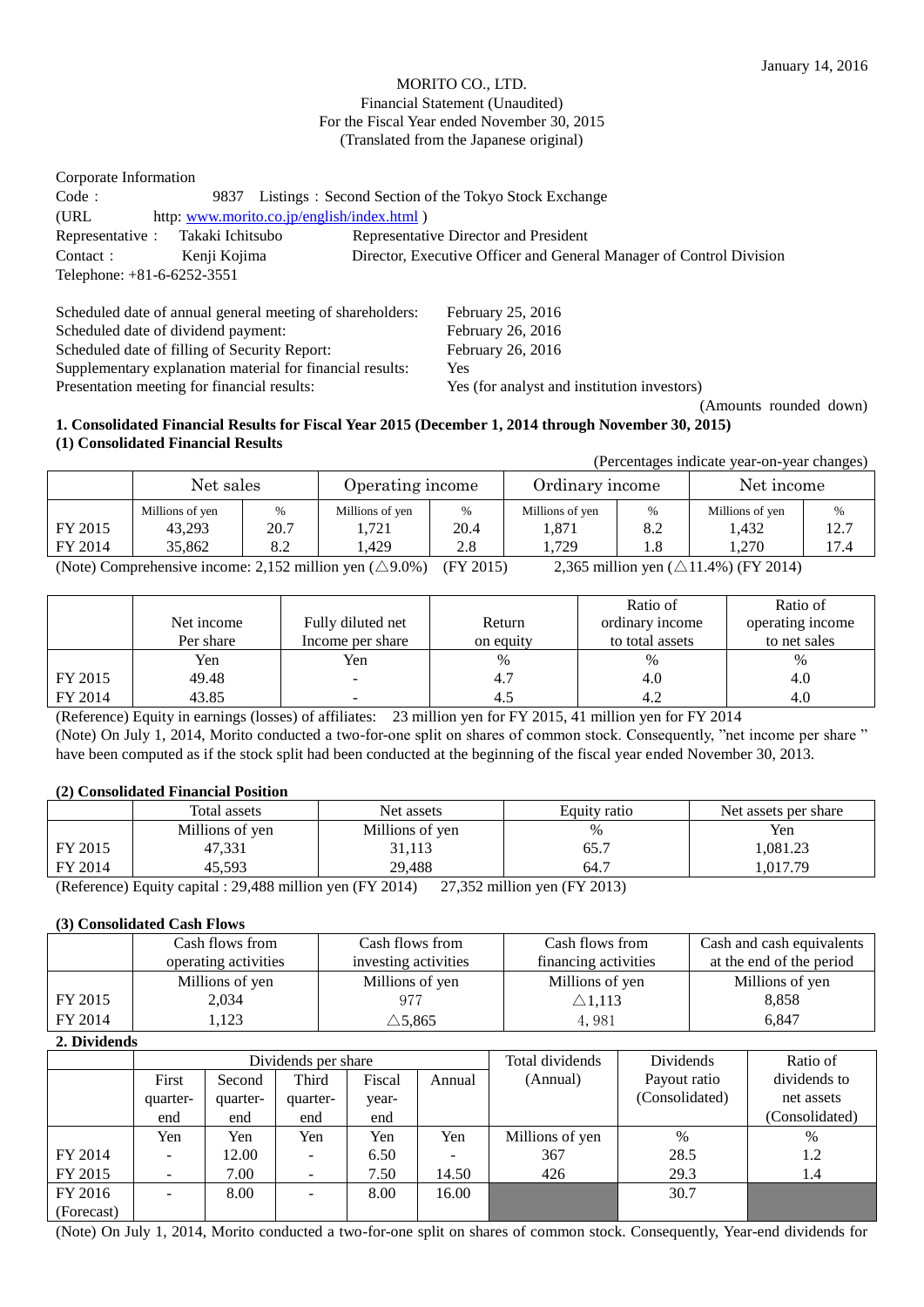fiscal year ended November 30, 2014, are indicated at the amounts after the stock split. The dividends payout ratio for fiscal year ended November 30, 2014 is calculated on the assumption that the said stock split was implemented at the beginning of the previous fiscal year.

|            |                  |         |                  |      |                 |                  | (Percentages represent changes from corresponding period of previous year) |
|------------|------------------|---------|------------------|------|-----------------|------------------|----------------------------------------------------------------------------|
|            | <b>Net Sales</b> |         | Operating income |      | Ordinary profit |                  |                                                                            |
|            | Millions of yen  | $\%$    | Millions of yen  | $\%$ | Millions of yen | $\%$             |                                                                            |
| First half | 21,600           | $0.8\,$ | 900              | 3.0  | 900             | $\triangle$ 12.4 |                                                                            |
| Full year  | 45,000           | 3.9     | 2.000            | 16.2 | 2.100           | 12.2             |                                                                            |

#### **3. Consolidated Forecast for FY 2016 (December 1, 2015 through November 30, 2016)**

|            | Net income      |     | Net income per share |  |  |
|------------|-----------------|-----|----------------------|--|--|
|            | Millions of yen | %   | Yen                  |  |  |
| First half | 550             | 6.5 | 19.11                |  |  |
| Full year  | 1.500           | 4.7 | 52.13                |  |  |

\*Notes

(1) Changes of important subsidiaries during the period (changes of specific subsidiaries in accordance with changes in the scope of consolidation): None

Newly included: None

Extended company: None

(2) Changes in accounting policies and changes or restatement of accounting estimates

| Changes in accounting policies caused by revision of accounting standards: | Yes  |
|----------------------------------------------------------------------------|------|
| Changes in accounting policies other than (i):                             | None |
| Changes in accounting estimates:                                           | None |
| Restatements:                                                              | None |
|                                                                            |      |

(3) Number of outstanding shares (common shares)

| Number of outstanding shares, including treasury shares at end of period:<br>(i) |  |
|----------------------------------------------------------------------------------|--|
|----------------------------------------------------------------------------------|--|

- 30,800,000 shares (as of November 30, 2015)
- 30,800,000 shares (as of November 30, 2014)
- (ii) Number of shares of treasury stock at end of period:
	- 2,023,820 shares (as of November 30, 2015)
	- 1,826,516 shares (as of November 30, 2014)

(iii) Average outstanding number of shares during the period:

| 28,950,950 shares | (FY 2015) |
|-------------------|-----------|
| 28,973,541 shares | (FY 2014) |

(Note) On July 1, 2014, Morito conducted a two-for-one split on shares of common stock. Consequently, the number of end of the period treasury stock shares, and the average number of shares during the period are calculated on the assumption that the said stock split was implemented at the beginning of the previous fiscal year.

# **(Reference) Summary of Non-Consolidated Financial Results 1. Non-Consolidated Financial Results for FY 2015 (December 1, 2014 through November 30, 2015)**

|         | (1) Non-Consolidated Financial Results |                |                  |      |                 |                  | (Percentages represent changes from corresponding period of previous year) |      |
|---------|----------------------------------------|----------------|------------------|------|-----------------|------------------|----------------------------------------------------------------------------|------|
|         | <b>Net Sales</b>                       |                | Operating income |      | Ordinary profit |                  | Net Income                                                                 |      |
|         | Millions of yen                        | $\%$           | Millions of yen  | $\%$ | Millions of yen | $\%$             | Millions of Yen                                                            | $\%$ |
| FY 2015 | 26.124                                 | $\searrow$ 0.1 | 672              |      | . 078           | $\triangle 11.2$ | 1.256                                                                      | 22.0 |
| FY 2014 | 26,138                                 | 2.9            | 671              | 18.3 | .214            | $8.8\,$          | .030                                                                       | 46.4 |

|         | Net income | Fully diluted net |
|---------|------------|-------------------|
|         | per share  | Income per share  |
|         | Yen        | Yen               |
| FY 2015 | 43.41      |                   |
| FY 2014 | 35.55      |                   |

(Note) On July 1, 2014, Morito conducted a two-for-one split on shares of common stock. Consequently, "net income per share"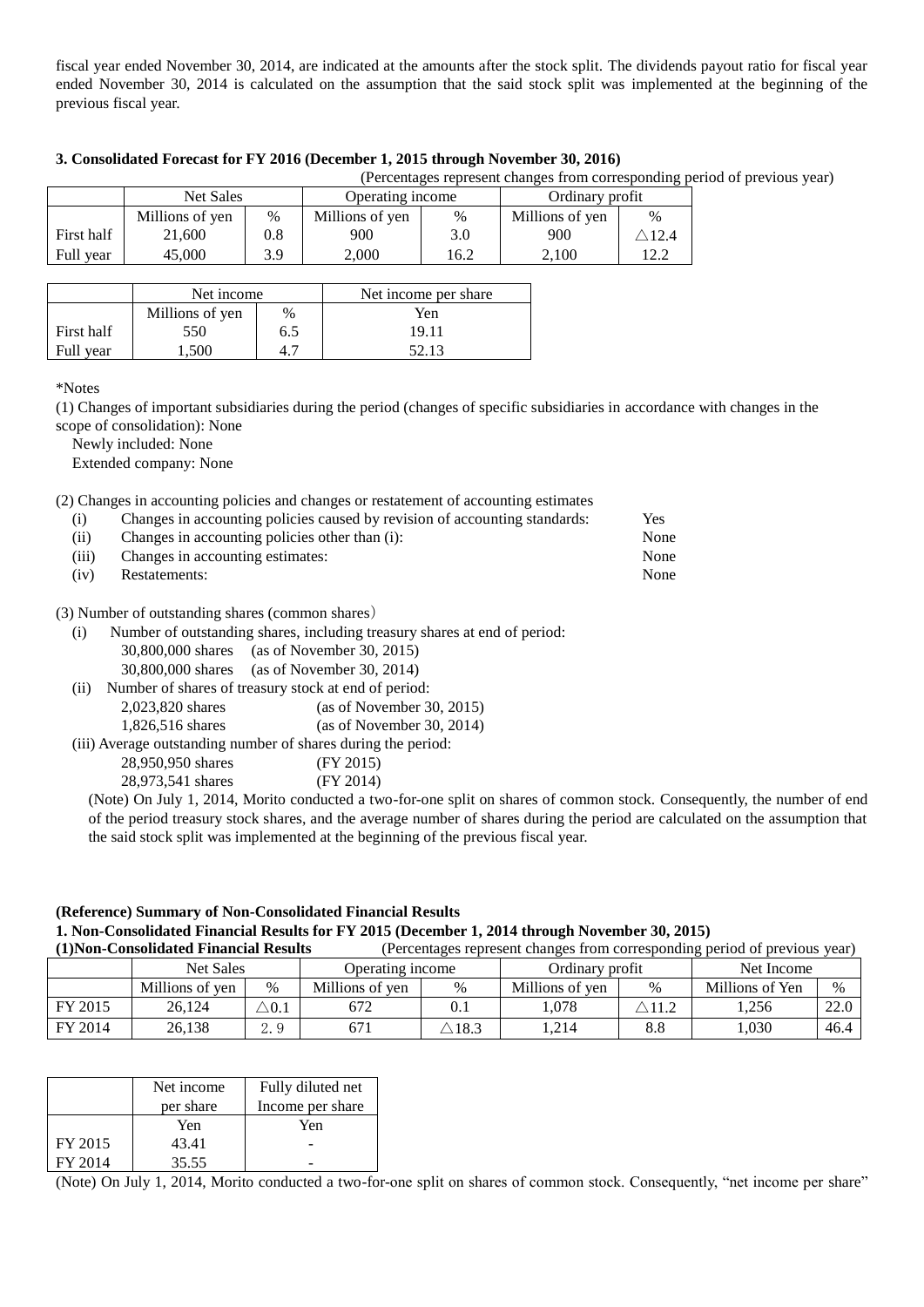|         | Total assets    | Net assets      | Equity ratio | Net assets per share |
|---------|-----------------|-----------------|--------------|----------------------|
|         | Millions of yen | Millions of yen | %            | Yen                  |
| FY 2015 | 39,847          | 28,623          | 67.3         | 932,13               |
| FY 2014 | 39,451          | 26.214          | 66.4         | 904.79               |

#### **(2)Non-Consolidated Financial Position**

(Note) (Reference) Equity capital : 26,823 million yen (FY 2015) 26,214 million yen (FY 2014)

\*Update on the Execution Status of Audit Procedures

As of the date on which this financial report was released, an audit of the financial statements, based on the Financial Instruments and Exchange Law, had not been completed.

#### \*Disclosure and other special notes regarding performance forecasts

The forecast above are based on information available to management as of the date on which these performance-related figures were disclosed, and various factors may cause actual results to differ from these forecasts. For issues to keep in mind when using the forecasts and criteria conditioned upon the forecasts, please refer to "1. Operating results, (1) Analysis of operating results" on page 3

We have also introduced "Stock Granting Trust (J-ESOP)" and "Board Incentive Plan (BIP)". Consequently, the shares held by Trust and Custody Service Bank, ltd. is included in the treasury shares.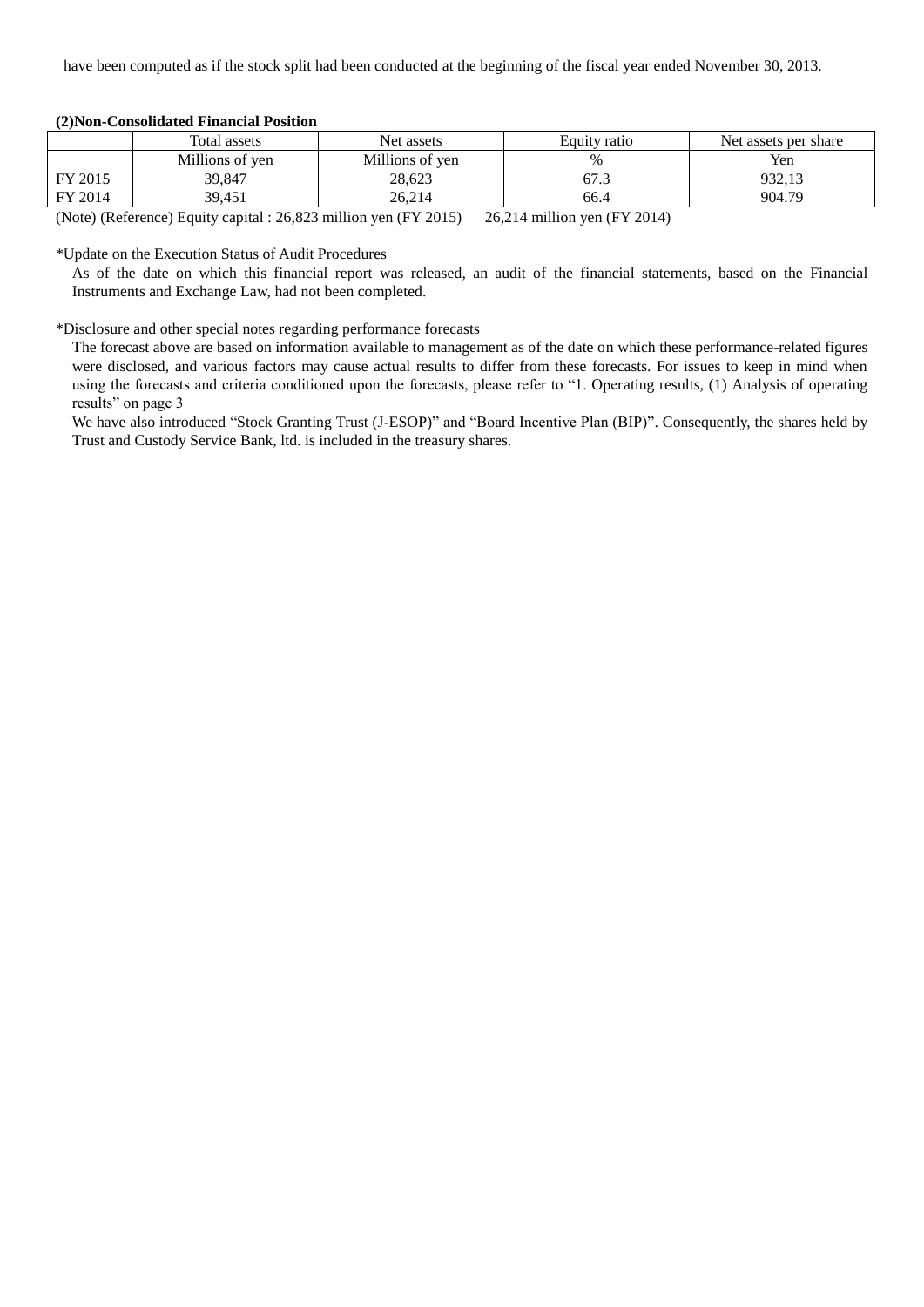# Index

| 1.  |                                                                                         |  |
|-----|-----------------------------------------------------------------------------------------|--|
|     |                                                                                         |  |
|     |                                                                                         |  |
|     |                                                                                         |  |
| 2.  |                                                                                         |  |
| 3.  |                                                                                         |  |
| (1) |                                                                                         |  |
| (2) |                                                                                         |  |
| (3) |                                                                                         |  |
| (4) |                                                                                         |  |
| (5) |                                                                                         |  |
| 4.  |                                                                                         |  |
| (1) |                                                                                         |  |
| (2) | Consolidated Statements of Income and Consolidated Statements of Comprehensive Income14 |  |
| (3) |                                                                                         |  |
| (4) |                                                                                         |  |
| (5) |                                                                                         |  |
|     |                                                                                         |  |
|     |                                                                                         |  |
|     |                                                                                         |  |
|     |                                                                                         |  |
|     |                                                                                         |  |
|     |                                                                                         |  |
|     |                                                                                         |  |
|     |                                                                                         |  |
|     |                                                                                         |  |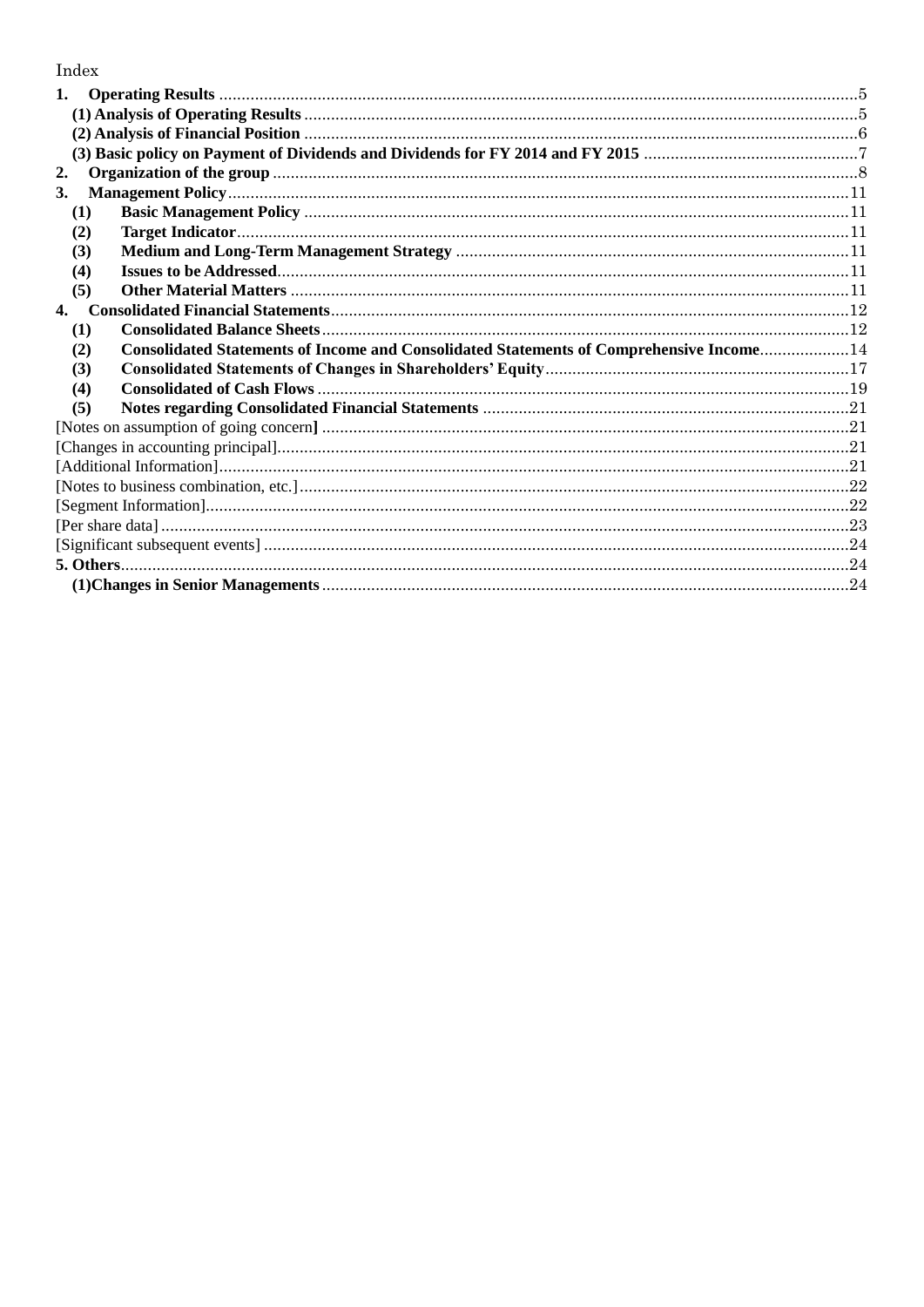### <span id="page-4-0"></span>**1. Operating Results**

#### <span id="page-4-1"></span>**(1) Analysis of Operating Results**

#### (i) General condition of FY 2015

In the fiscal year ended November  $30<sup>th</sup>$ ,  $2015$  (December 1, 2014 through November 30, 2015), the Japanese economy has shown signs of modest recovery by improvements in corporate earnings from the effects of monetary policy. However, the management environment still remains harsh and uncertain because of dull corporate capital investment, etc.

In the global economy, the situation is highly unpredictable, because Chinese, and other emerging countries' economy stalling, unstable financial market, crude oil weaker, even U.S.'s and developed countries' economy are recovering.

In such a situation, our group is moving forward a growth strategy by expansion of a global sales channel and production base, under the mid-long term plan 'Transforming ourselves into a company with global growth'.

As a result, in the current fiscal year performance reach net sales ¥43,293 million (increased by 20.7% from a year earlier), operating income ¥1,721 million (increased by 20.4% from a year earlier), ordinary income ¥1,871 million (increased by 8.2% from a year earlier), net income ¥1,432 million (increased by 12.7% from a year earlier).

The exchange rate used for the consolidated financial statement of the current fiscal year end as below:

¥119.97 to the U.S. dollar, ¥134.94 to the euro, ¥18.97 to the Chinese yuan, ¥15.48 to the Hong Kong dollar,

¥3.63 to the Taiwan dollar, ¥0.0053 to the Vietnamese dong, ¥3.30 to the Thai baht.

The exchange rate used for the consolidated financial statement of the year earlier fiscal year end as below: ¥109.45 to the U.S. dollar, ¥138.85 to the euro, ¥17.75 to the Chinese yuan, ¥14.10 to the Hong Kong dollar,

¥3.60 to the Taiwan dollar, ¥0.0052 to the Vietnamese dong, ¥3.38 to the Thai baht.

Segment information as below

#### [Japan]

As for the apparel division, sales of the accessories for major retailers and sports apparel manufacturer in Japan, EU and the U.S. are increased.

In the consumer product division, sales of stationary, school bag, OEM products for camera, finished shoes are increased.

As a result, net sales were ¥28,397 million (increased by 3.5% from a year earlier).

#### [Asia]

As for the apparel division, sales of the accessories for EU and U.S. infant's wear, outer and casual wear manufacturer are increased.

In the consumer product division, OEM products for Camera in Hong Kong and Thailand, and sales of the automobile interior component for Japanese auto makers in Shanghai, China are increased.

From the current fiscal year, the performance of GSG (SCOVILL) FASTENERS ASIA LIMITED and SCOVILL FASTENERS INDIA PVT. LTD which became consolidated subsidiaries of our group are reflected.

As a result, net sales were ¥8,138 million (increased by 37.5% from a year earlier).

#### [Europe and the U.S.]

As for the apparel division, sales of the accessories for medical industry and uniform increased

In the consumer product division, sales of automobile interior article for Japanese automobile manufacture in the U.S. Also, the component for camera in Europe increased.

From the current fiscal year, the performance of GSG FASTENERS, LLC and SCOVILL FASTENERS UK LIMITED which became consolidated subsidiaries of our group are reflected.

As a result, net sales were ¥6,758 million (increased by 168.7% from a year earlier).

#### (ii) Outlook for the next fiscal year

Our group set and promote 『Create Morito's existence value, Realize "New Morito Group"』 under 7<sup>th</sup> mid-term management plan "Make it happn, We develop our future!!!" (December 1, 2015 through November 30, 2019). In the first year of this mid-term management plan FY2016, Morito considers development of Japan made high valued items and global expansion as the core management plan, and Morito realizes to create Morito's value which era needs. At the same time, we accelerate our business in not only existing markets such as Asia, China, U.S. and EU, but also in untapped markets.

The forecast for consolidated results for the full year of fiscal 2016 is net sales ¥45,000 million yen, operating income ¥2,000 million, ordinary profit ¥2,100 million and net income ¥1,500 million.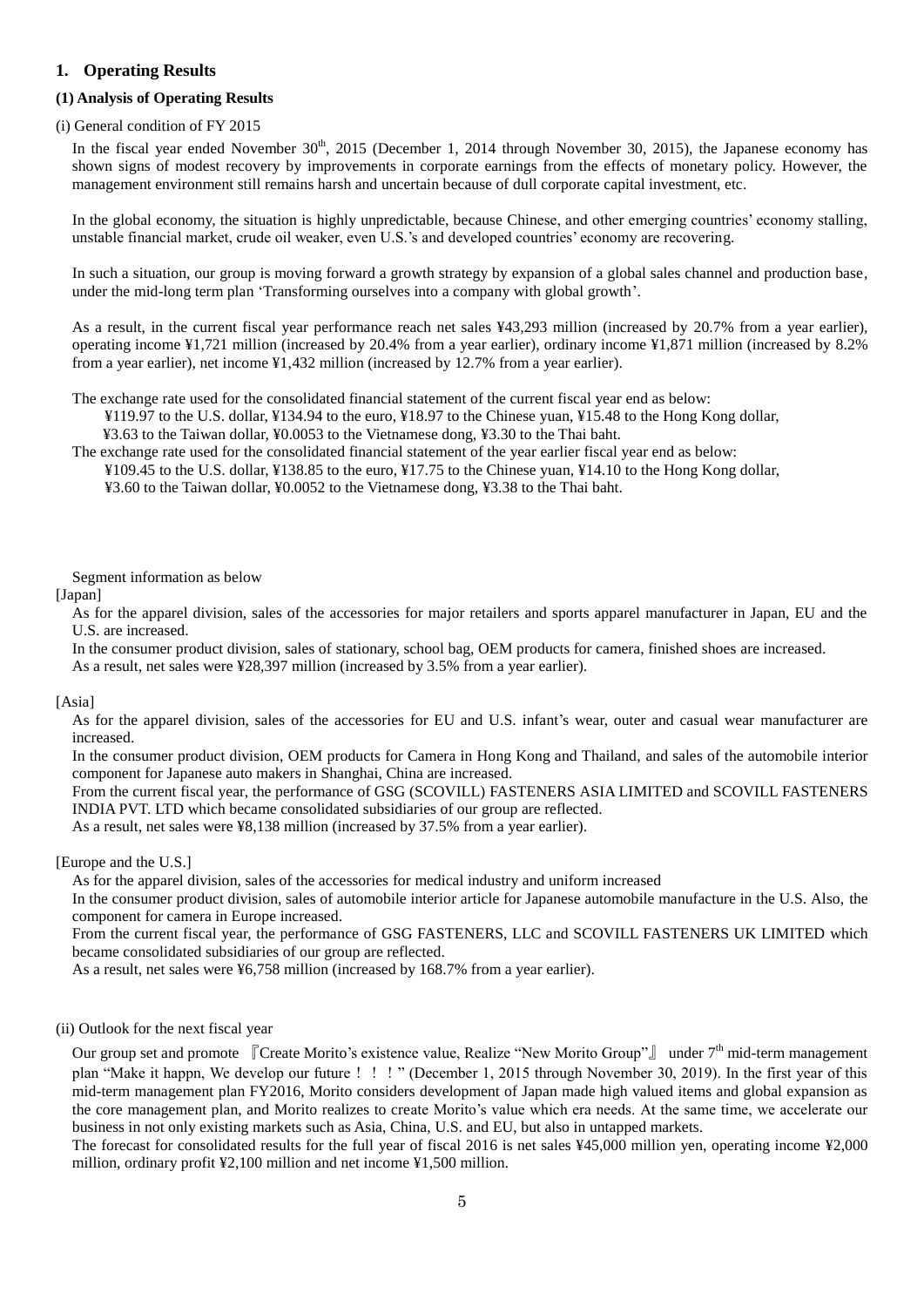### <span id="page-5-0"></span>**(2) Analysis of Financial Position**

(i) Assets, liability and net assets

Total assets stood at ¥44,331million, increased by ¥1,737million from a year earlier.

Total current assets reached ¥26,166 million, increased by ¥1,948 million from a year earlier. This change was primarily due to increase in cash ¥2,148 million.

Total fixed assets came to ¥21,164 million, decreased by ¥2,100 million from a year earlier. This change was mainly due to decrease in million and investments in securities ¥6,270 million.

Total current liabilities reached ¥12,298 million, increased by ¥4,150 million yen from a year earlier. This change was mainly due to increase in income tax payable ¥4,985 million.

Total fixed liabilities came to ¥3,918 million, decreased by ¥3,200 million from a year earlier. This change was mainly due to increase in long-term debt¥3,750 million.

Total net assets became ¥31,113 million, increased by ¥1,624 million from a year earlier. Share holders' equity ratio was 65.7%, decreased by 64.7% from a year earlier.

### (ii) Cash Flows

The overall situation regarding cash flow during the fiscal year as follow:

### [Cash flows from operating activities]

Net cash provided by operating activities was ¥12,034 million (¥1,123 million provided in the same period of the previous fiscal year). This change was mainly due to acquisition of net income before taxes.

### [Cash flows from investing activities]

Net cash used in investing activities was ¥9,770 million (compared with ¥5,865 million used in the same period of the previous fiscal year).This change was principally due to tangible fixed assets.

### [Cash flows from financing activities]

Net cash provided by financing activities was ¥1,113 million yen (compared with ¥4,981 million provided in the same period of the previous fiscal year). The change was mainly due to short-term debt.

As a result of above, cash and cash equivalent was ¥8,858 million, increased by ¥2,011 million from a year earlier.

The following table shows financial indicators associated with cash flows.

|                                        | FY 2013 | FY 2014 | FY 2015 |
|----------------------------------------|---------|---------|---------|
| Equity ratio                           | 76.4%   | 64.7%   | 65.7%   |
| Equity ratio (market value basis)      | 33.4%   | 52.0%   | 52.0%   |
| Interest-bearing debt / cashflow ratio | 51.2%   | 556.1%  | 288.7%  |
| Interest coverage ratio                | 95.5    | 77.5    | 91.4    |

#### (Note)

Equity ratio (market value basis) = Market capitalization / Total Assets

Interest- bearing debt / cash flow ratio = Interest-bearing debt/net cash provided by operating activities

Interest coverage ratio = Operating cash flows / Interest paid

\*Each indicator is calculated on a consolidated basis.

\*Market capitalization is based on the year-end share price multiple by the number of shares issued and outstanding at year-end

not including treasury stocks.

\*Operating cash flows refers to net cash provided by operating activities in the consolidated statement of cash flows.

\*Interest-bearing debt includes short-term loans payable on the consolidated balance sheet.

\*The interest payments use the interest paid as recorded in the consolidated statement of cash flows.

Equity ratio  $=$  Equity capital / Total assets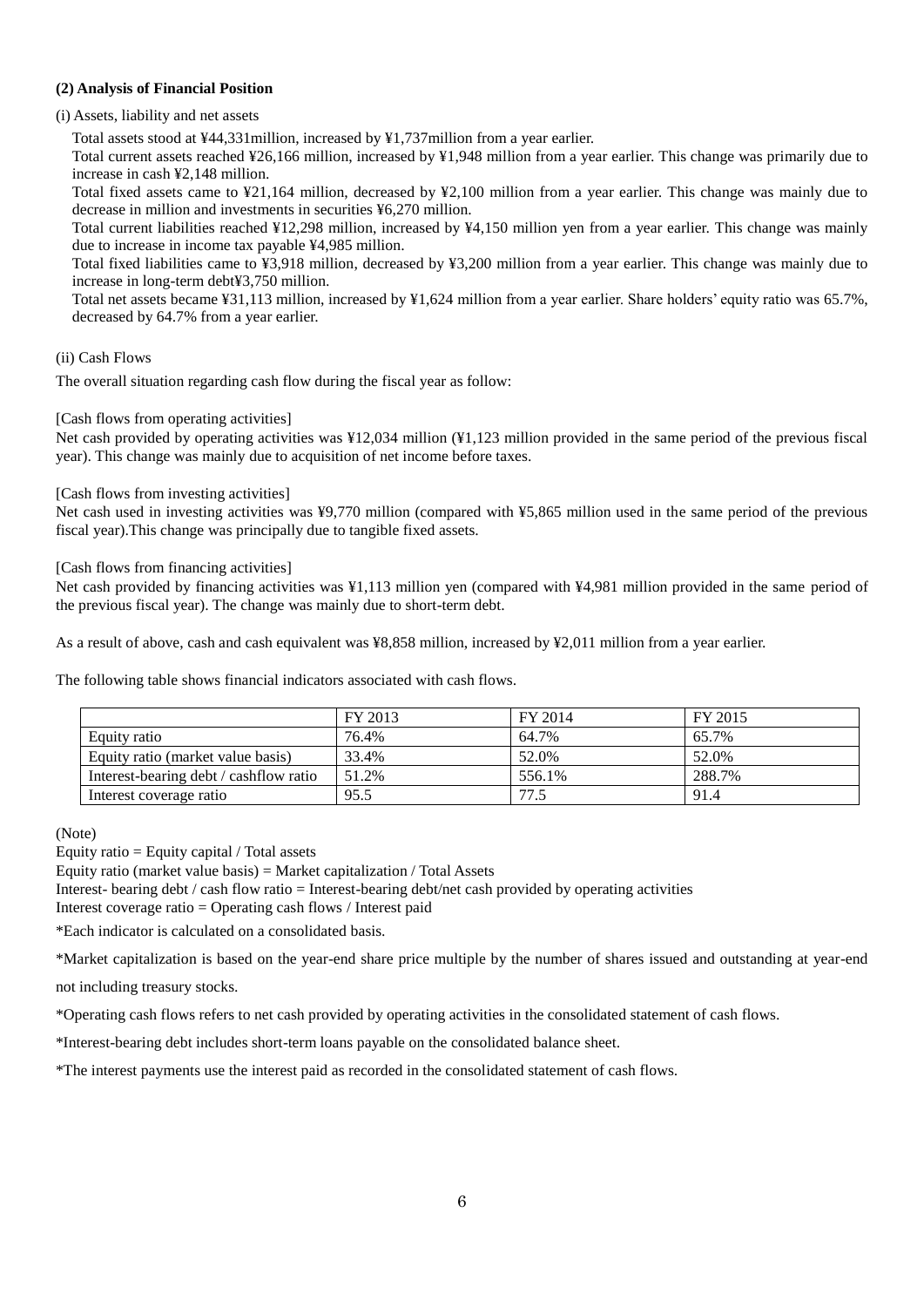#### <span id="page-6-0"></span>**(3) Basic policy on Payment of Dividends and Dividends for FY 2014 and FY 2015**

The company's basic dividend policy is to return the profit to our shareholders by reinforced financial ground and improved profitability. In addition, we will use the internal reserve to invest for the long-term growth in the future. Dividend was distributed in a manner that reflects the consolidated company result and financial standing.

・Continuous dividends payment

- ・Maintain DOE 1%
- ・Basic policy of dividend payout ratio by 30%

During this fiscal year, we scheduled to propose the general meeting of shareholders to payout ¥6.5 per share as dividend of year-ended. As a result, dividends for the subject fiscal year amount to ¥18.5 per share including the interim dividends of ¥12 per share.

On July 1, 2014, Morito conducted a two-for-one split on shares of common stock. If calculated on pre-stock-split basis, the dividends of year-ended ¥13 per share. As a result, the annual dividends would be ¥25 per share (compared with ¥5 per share increased from a year earlier).

The annual dividend for next fiscal year is planned ¥14 per share, consisting of an interim dividend of ¥7 per share and a year-end dividend of ¥7 per share.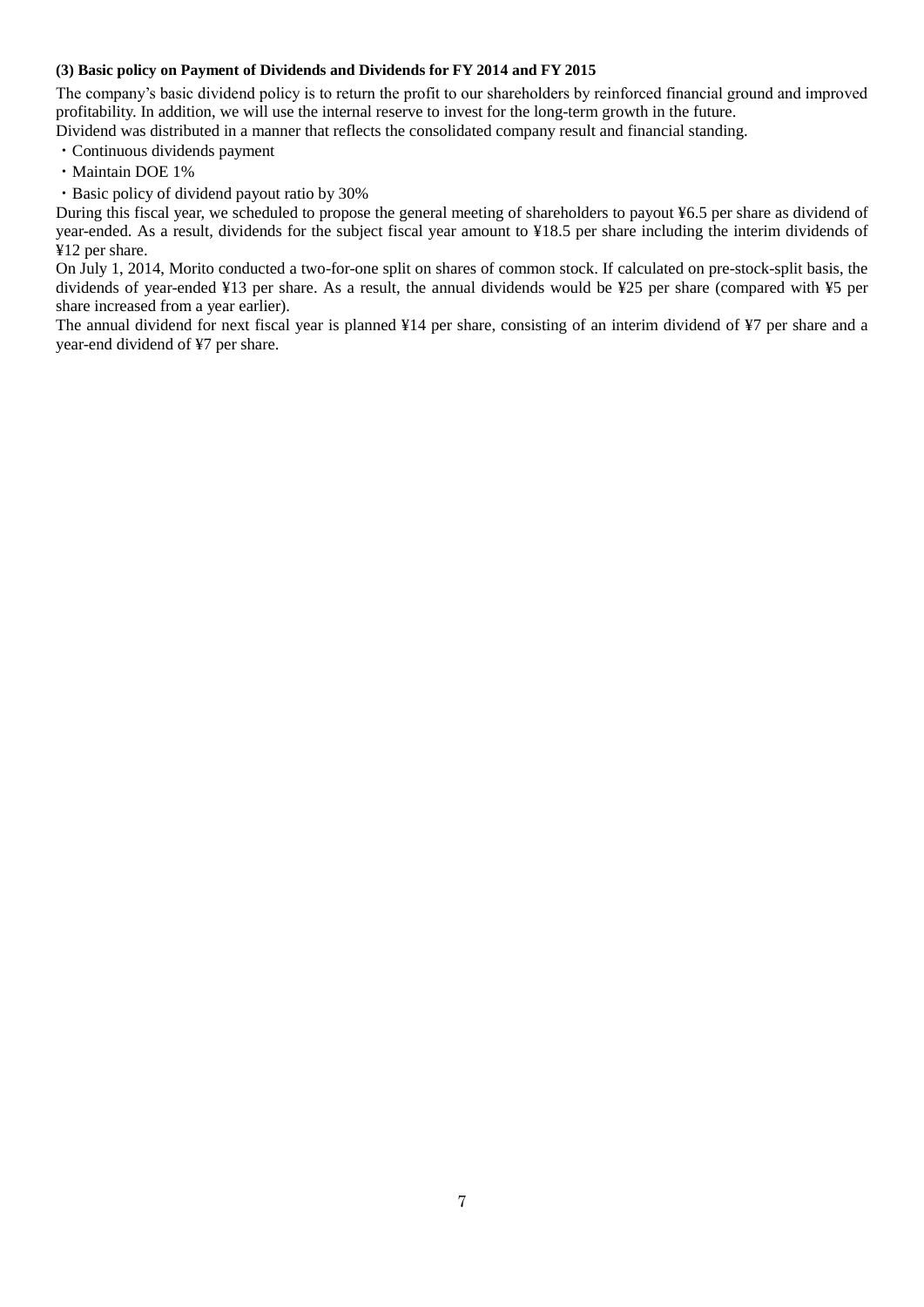#### <span id="page-7-0"></span>**2. Organization of the group**

Our group consists of the parent company, 23 subsidiaries and 1 affiliate company. The group's main business is sales and manufacture of materials for daily-life: including apparel materials, parts for automotive, life style goods, and rental and cleaning of kitchen appliances etc.

◎:Consolidated subsidiaries: 18 companies ○:Non-consolidated subsidiaries: 5 companies □:Affiliates: 1 company

- ◎ MORITO INDUSTRIAL CO., (H.K.) LTD. : Selling of apparel and consumer products
- © MORITO INDUTRIAL CO., (SHENZHEN) LTD. : Subsidiaries of Morito Industrial Co., (H.K.) Ltd. (100% owned)

Manufacturing of component of apparel and consumer products

◎ MORITO (SHENZHEN) CO., LTD. : Subsidiaries of Morito Industrial Co., (H.K.) Ltd.(100% owned)

Manufacturing of component of apparel and consumer products

- ◎ TAIWAN MORITO CO., LTD. : Selling and manufacturing of component of apparel and consumer products.
- ◎ KANE-M SHANGHAI CO., LTD. : Selling and manufacturing of component of apparel and consumer products.
- ◎ KANE-M INC. : Selling of component of apparel and consumer products.
- ◎ MORITO (EUROPE) B.V. : Selling of component of apparel and consumer products.

◎ KANE-M DANANG CO., LTD : Selling and manufacturing of component of apparel and consumer products, operation of rental factories.

○ MORITO VIETNAM CO., LTD. : Subsidiaries of KANE-M DANANG CO., LTD (100% owned)

Manufacturing and assembling of component of apparel and consumer products.

◎ KANE-M (THAILAND) CO., LTD. : Selling of component of electronic and automobile.

○ MORITO ISHIHARA AUTO PARTS (SHENZHEN) CO., LTD: Manufacturing and assembling of automotive equipment.

○ MATEX SHANGHAI : Subsidiaries of MATEX INC. (100%). Manufacturing and selling of apparel parts, design and copying to Chinese and overseas.

○ MATEX BANGKOK CO., LTD. : Subsidiaries of MATEX INC. (100%). Manufacturing and selling of apparel parts, design and copying to Thailand and overseas.

- ◎ GSG FASTENERS, LLC. : Manufacturing and selling of component of apparel and consumer products.
- ◎ GSG FATENERS ASIA LIMITED : Subsidiaries of GSG FASTENERS, LLC. (100%). Selling of component of apparel and consumer products.

◎ GSG FATENERS UK LIMITED : Subsidiaries of GSG FASTENERS, LLC. (100%). Selling of component of apparel and consumer products

◎ GSG FATENERS INDIA LIMITED : Subsidiaries of GSG FASTENERS, LLC. (100%). Selling of component of apparel and consumer products

◎ ACE INDUSTRIAL MACHINERY CO., LTD. : Rental service, selling and cleaning of kitchen appliance

○ IAKK SERVICE CO., LTD. : Subsidiaries of ACE SERVICE CO., LTD. (95%). Cleaning and construction of kitchen exhaust system.

- ◎ COLOR FASTENER INDUSTRIAL CO., LTD. : Selling and manufacturing of consumer products.
- ◎ THREE RUNNERS CO., LTD. : Selling and manufacturing of sports supporter.
- TRINTO CO., LTD. : Manufacturing of consumer products.
- ◎ ANNU ARE CO., LTD. : Selling and manufacturing of bag and accessories.
- ◎ MATEX INC. : Manufacturing and designing apparel component, HP designing and producing and DTP printing.
- $\Box$  Kuraray Fastening Co., Ltd. : Selling and manufacturing of hook and loop fastener.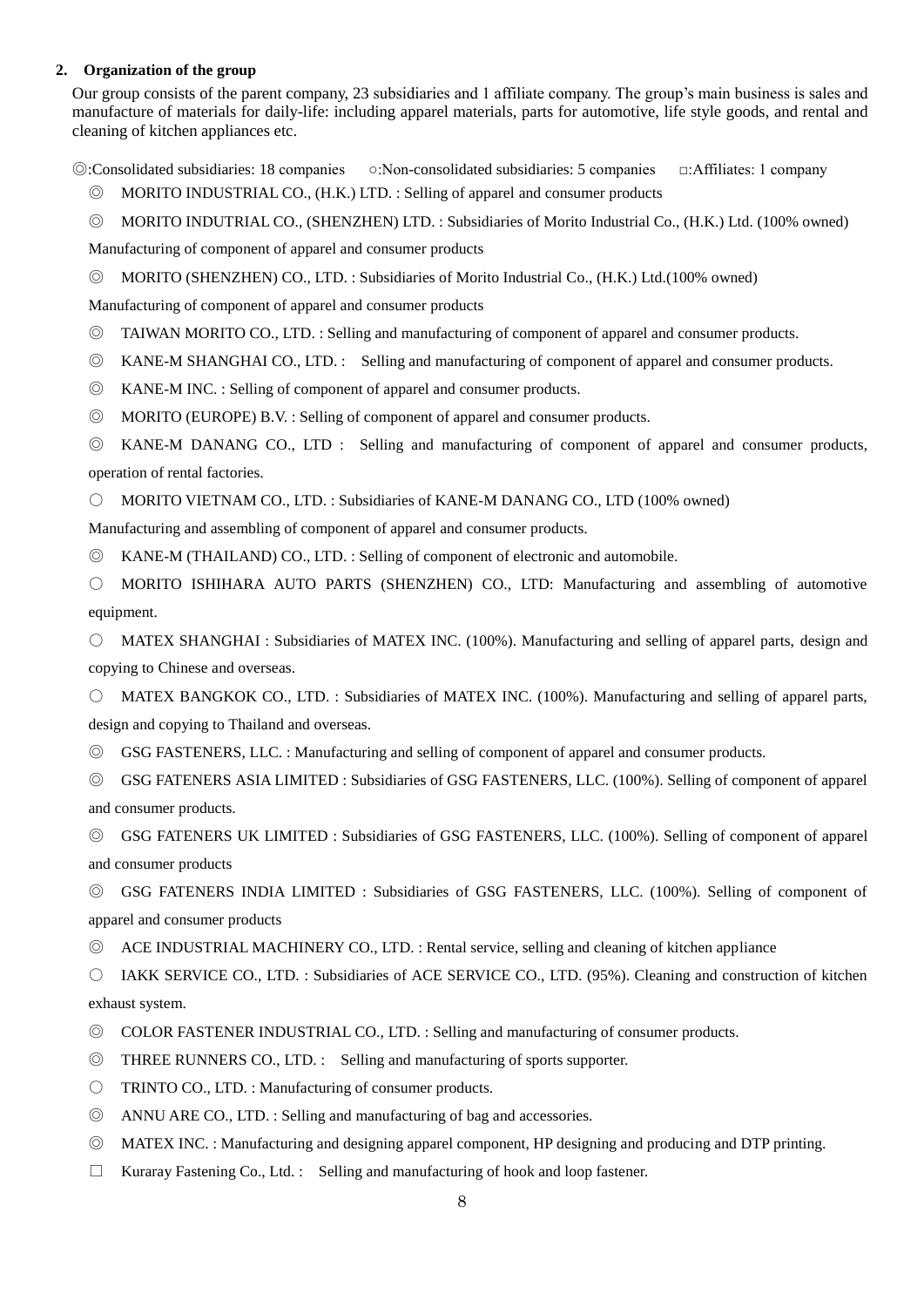(Note 1)

MORITO VIETNAM CO., LTD is in process.

(Note 2)

TORINTO CO., LTD was liquidated on July 23th, 2014.

(Note 3)

In the current consolidated fiscal year, we acquired all the outstanding shares of MATEX INC., made it a consolidated subsidiary.

(Note 4)

In the current consolidated fiscal year, we acquired all the outstanding shares of GSG FASTENERS, LLC, made it and its 3subsidiaries consolidated subsidiary.

(Note 5)

In January 1st, 2015, MORITO INDUTRIAL CO., (SHENZHEN) LTD. merged with MORITO (SHENZHEN) CO., LTD.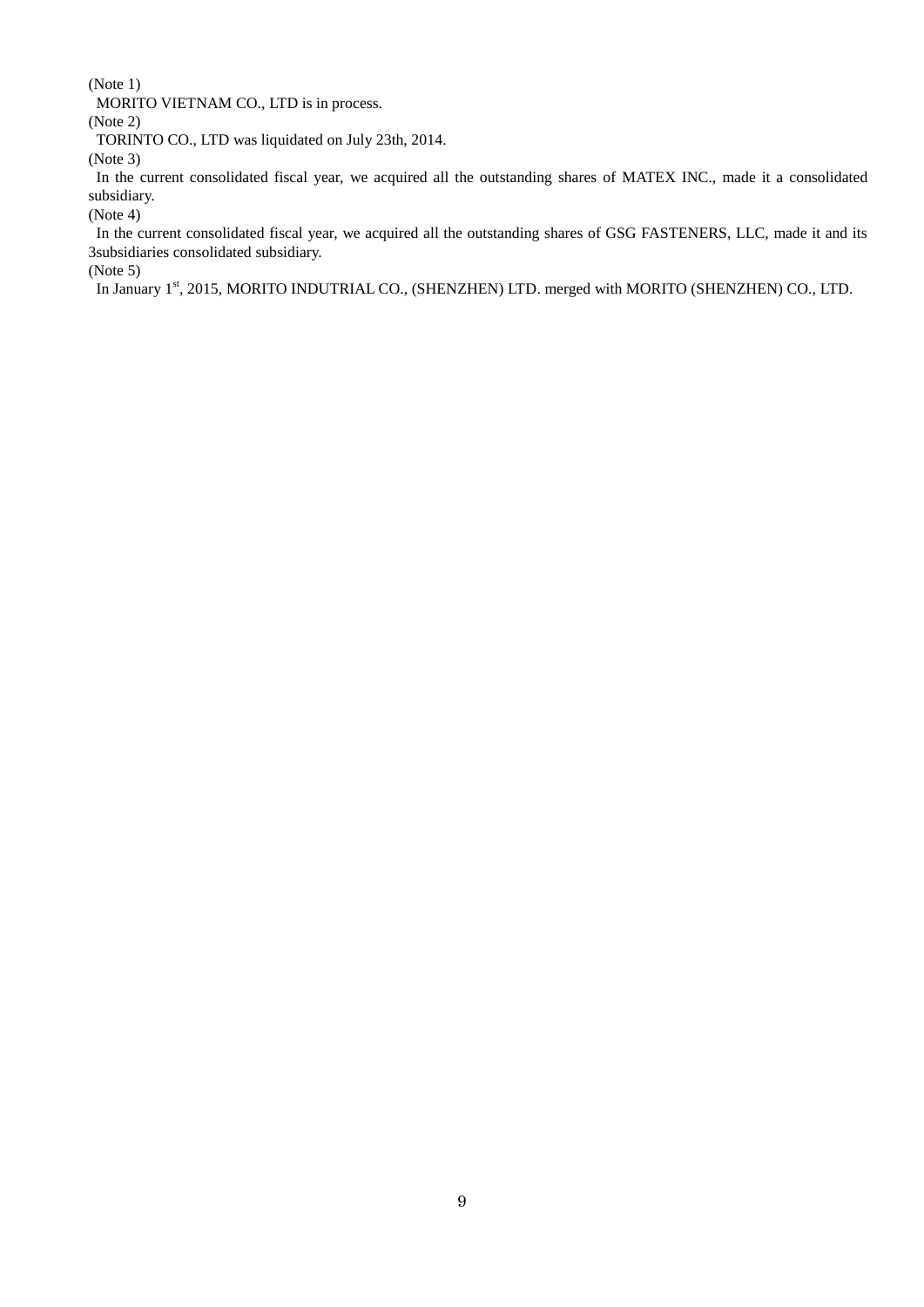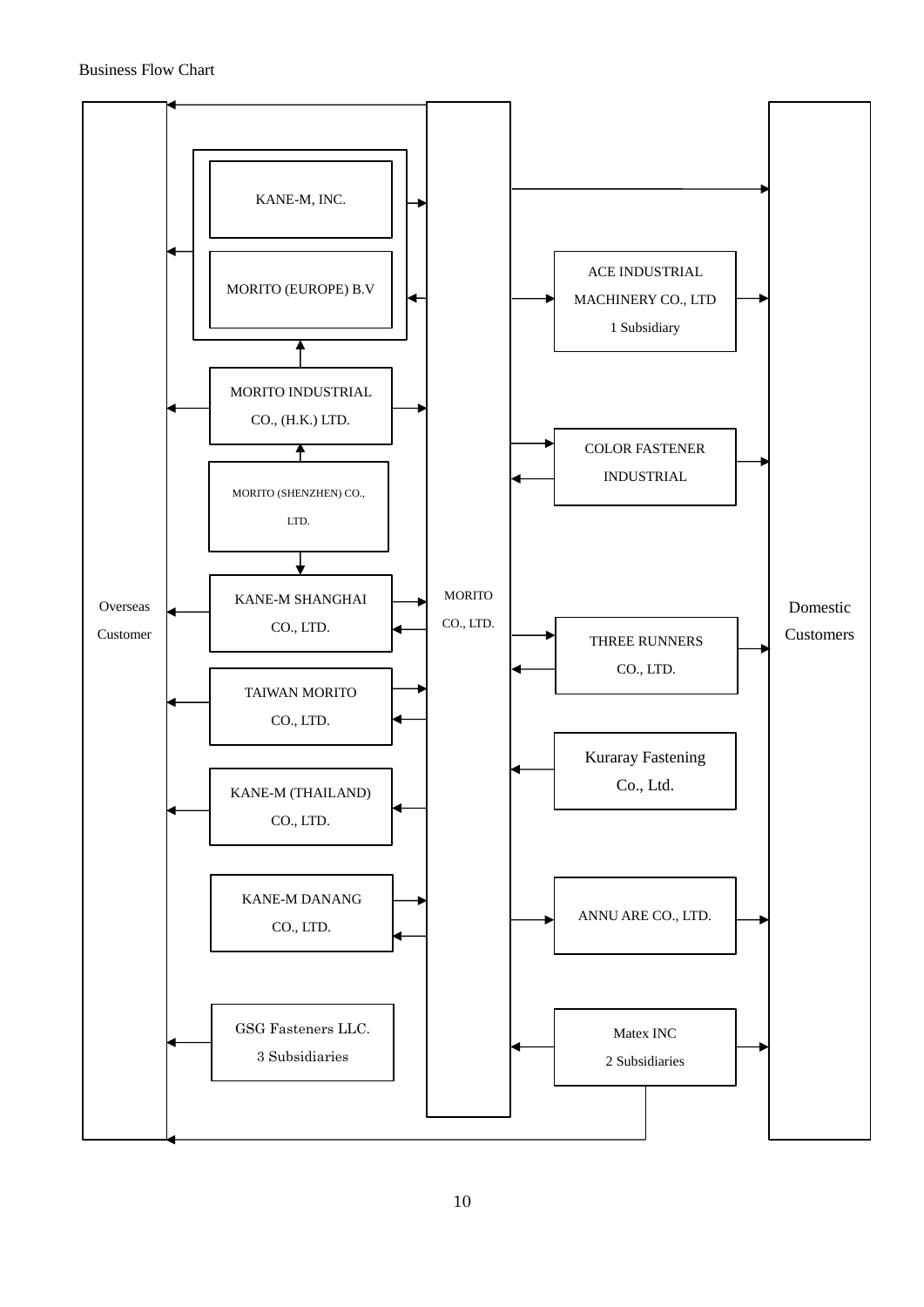### <span id="page-10-0"></span>**3. Management Policy**

### <span id="page-10-1"></span>**(1) Basic Management Policy**

We manage business under the corporate principle of 'DESIGN YOUR BRIGHT FUTURE WITH OUR VARIOUS PARTS'. To enhance the sense of unity and centripetal force, we define and infiltrate our values which are existing in Morito's employers and employees as implicit knowledge as "MORITO Value", to all of Morito's staffs, and we realize new value creation which is not caught in habit.

### <span id="page-10-2"></span>**(2) Target Indicator**

Our targets to be achieved at the FY 2019 under the  $7<sup>th</sup>$  mid-term management plan are as below: Consolidated sales: 50 billion yen Consolidated operating sales: 26 billion yen

### <span id="page-10-3"></span>**(3) Medium and Long-Term Management Strategy**

We promote expansion and strengthening our group revenue, establish capital policy, strengthening internal control, under the 7<sup>th</sup> middle of mid-term management plan from FY2016 to FY2019 [Create Morito's existence value, Realize "New Morito" Group"』.

#### <span id="page-10-4"></span>**(4) Issues to be Addressed**

We treat following subjects as our business challenges under the process of the  $7<sup>th</sup>$  mid-term management plan to enhance our corporate values.

#### 1, Expansion and strengthening our group revenue

Strengthening plan and development with domestic and global business partners, and establish global production, purchase, and stock based on sales strategy. And we actively invest to strength and expand of group revenue, enhance sales tool, capital investment, new base, M&A.

#### 2, Establish capital policy

Formulation of proper raising fund, maintain proper stock price, return policy to shareholders.

#### 3, Strengthening internal control

We correspond proper "corporate governance codes" under government's policy. We promote activation of human resources, diversity of management, the effective use of SAP, global cash management.

#### <span id="page-10-5"></span>**(5) Other Material Matters**

We keep adopting Japan standard financial report for easy comparison with other companies for certain moment. For IFRS, we will consider to adopt it with various world and economic situation.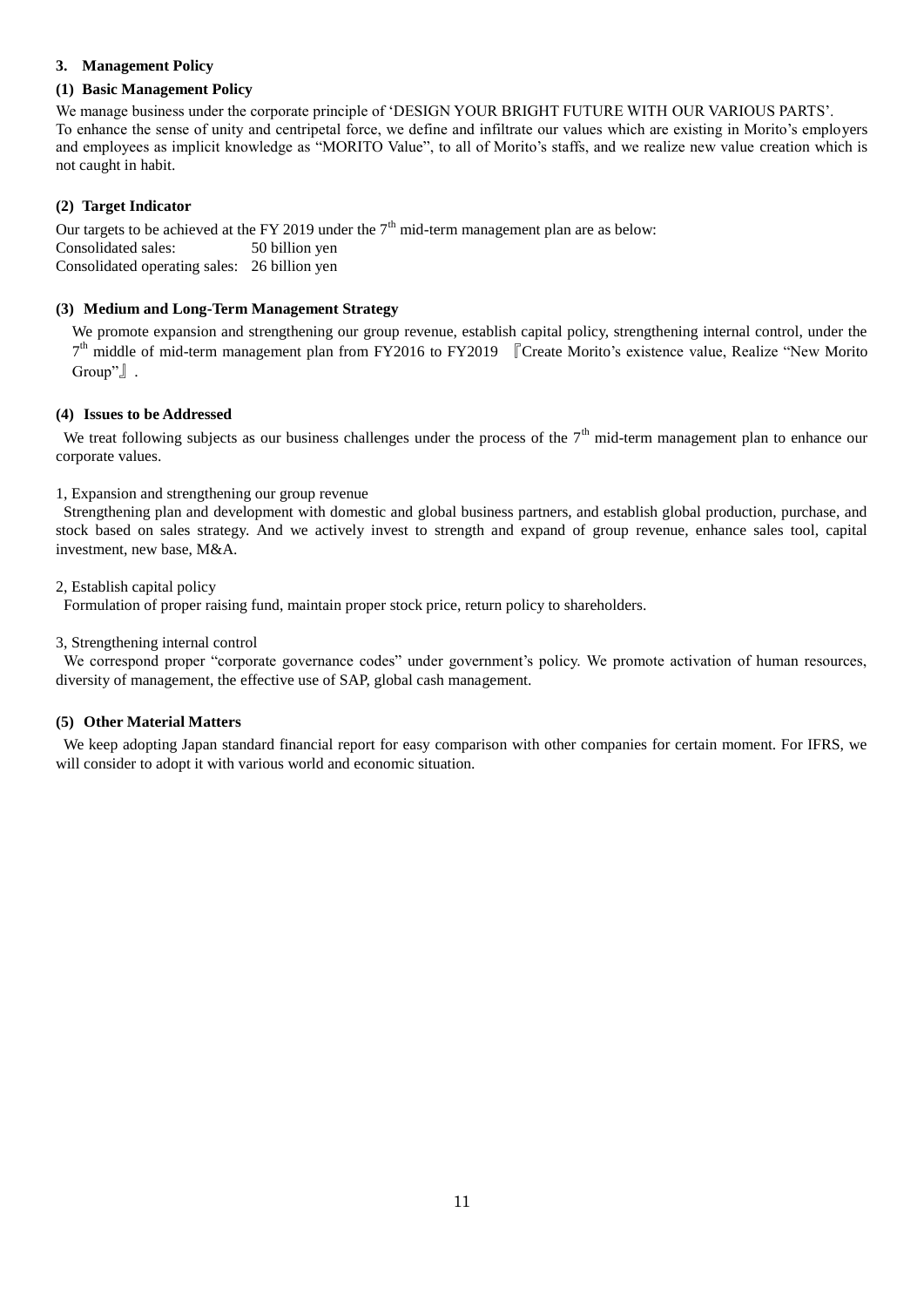# <span id="page-11-0"></span>**4. Consolidated Financial Statements**

# <span id="page-11-1"></span>**(1) Consolidated Balance Sheets**

|                                                   | FY 2014                   | FY 2015                  |
|---------------------------------------------------|---------------------------|--------------------------|
|                                                   | (As of November 30, 2014) | (As of November 30, 201) |
|                                                   | Thousands of yen          | Thousands of yen         |
| <b>Assets</b><br><b>Current assets</b>            |                           |                          |
| Cash and deposits                                 | 7,862,616                 | 10,010,892               |
| Notes and accounts receivable                     | 10,388,944                | 10,755,928               |
| Commercial goods and finished goods               | 3,873,752                 | 3,835,339                |
|                                                   | 233,751                   | 188,413                  |
| Work in process                                   | 449,903                   | 379,848                  |
| Raw materials and supplies<br>Deferred tax assets |                           |                          |
|                                                   | 318,275                   | 272,235                  |
| Other current assets                              | 1,126,885                 | 762,878                  |
| Allowance for doubtful accounts                   | $-36,023$<br>24,218,105   | $-38,959$<br>26,166,569  |
| <b>Total current assets</b>                       |                           |                          |
| <b>Fixed assets</b>                               |                           |                          |
| <b>Tangible fixed assets</b>                      |                           |                          |
| Building and structures                           | 5,825,508                 | 6,160,984                |
| Accumulated depreciation                          | $-3,450,041$              | $-3,481,294$             |
| Building and structures, net                      | 2,375,467                 | 2,679,689                |
| Machinery and delivery equipment                  | 1,905,336                 | 1,736,143                |
| Accumulated depreciation                          | $-1,322,130$              | $-1,145,856$             |
| Machinery and delivery equipment, net             | 583,205                   | 590,286                  |
| Tools, furniture and fixtures                     | 2,434,446                 | 2,488,395                |
| Accumulated depreciation                          | $-2,031,415$              | $-2,040,161$             |
| Tools, furniture and fixtures, net                | 403,031                   | 448,233                  |
| Land                                              | 6,158,454                 | 5,926,237                |
| Lease assets                                      | 307,714                   | 426,970                  |
| Accumulated depreciation                          | $-104,130$                | $-159,761$               |
| Lease assets, net                                 | 203,584                   | 207,208                  |
| Construction-in-process-in-process                | 387,811                   | 91,999                   |
| <b>Total tangible fixed assets</b>                | 10,111,554                | 10,003,656               |
| <b>Intangible fixed assets</b>                    |                           |                          |
| Goodwill                                          | 4,210,819                 | 3,687,790                |
| Lease assets                                      | 367,531                   | 339,349                  |
| Other Intangible fixed assets                     | 123,279                   | 1,210,517                |
| <b>Total intangible fixed assets</b>              | 4,701,630                 | 5,237,657                |
| <b>Investments and other fixed assets</b>         |                           |                          |
| Investment securities                             | 5,262,788                 | 4,634,984                |
| Long-term loans                                   | 238,077                   | 106,400                  |
| Deferred tax                                      | 262,026                   | 60,538                   |
| Net defined benefit asset                         | 238,158                   | 400,076                  |
| Other fixed assets                                | 690,792                   | 801,628                  |
| Allowance for doubtful account                    | $-129,635$                | $-80,393$                |
| Total investments and other fixed assets          | 6,562,209                 | 5,923,234                |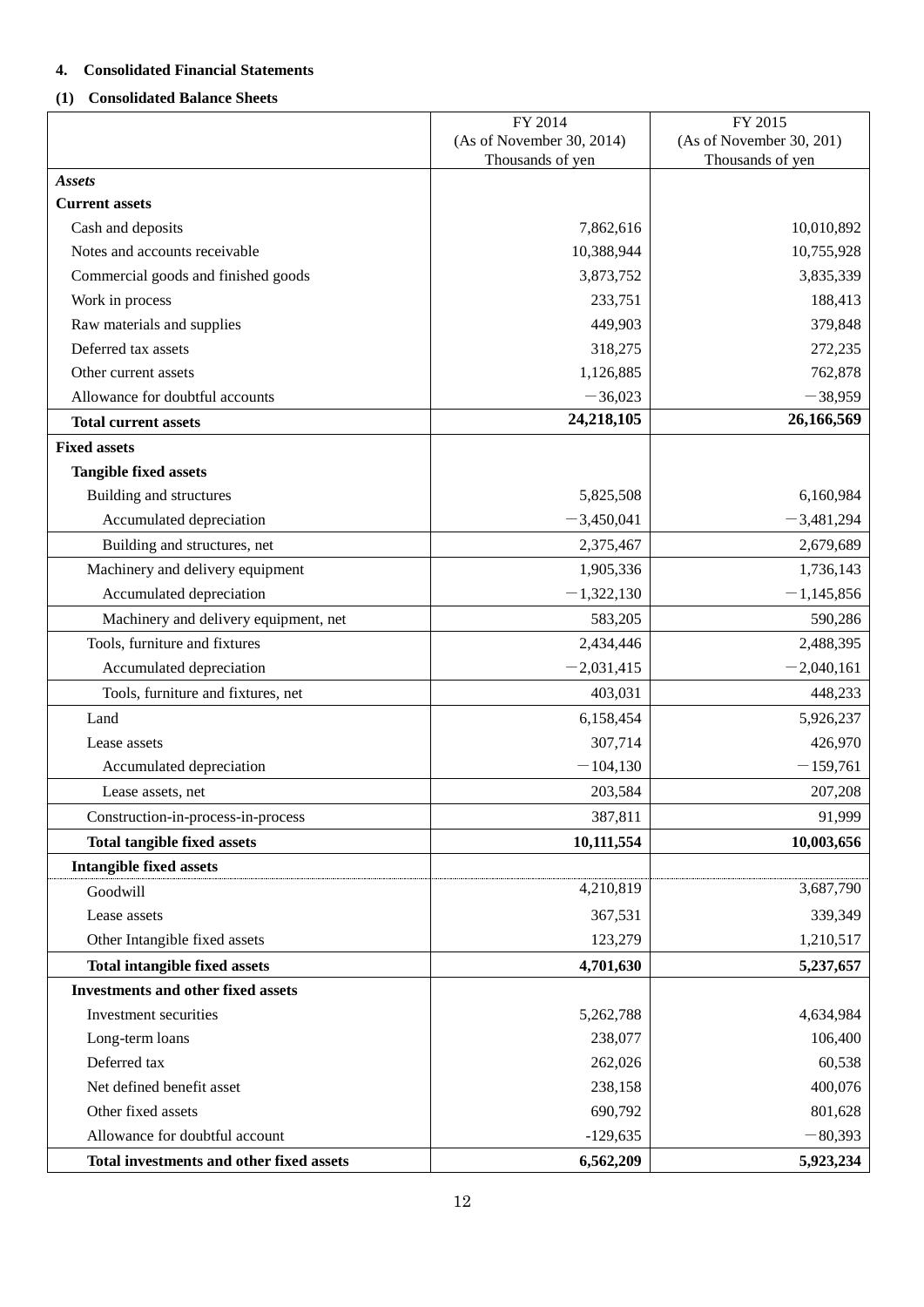| <b>Total fixed assets</b>                             | 21,375,394 | 21,164,548 |
|-------------------------------------------------------|------------|------------|
| <b>Total assets</b>                                   | 45,593,500 | 47,331,118 |
| <b>Liabilities</b>                                    |            |            |
| <b>Current liabilities</b>                            |            |            |
| Notes and accounts payable                            | 4,558,697  | 4,502,734  |
| Short-term loans payable                              | 4,960,000  | 4,960,000  |
| Current portion of long-term debt                     | 375,396    | 375,396    |
| Accrued tax payable                                   | 313,950    | 616,237    |
| Reserve for bonuses                                   | 136,269    | 164,592    |
| Reserve for director's bonuses                        | 48,100     | 72,511     |
| Other current liabilities                             | 1,460,848  | 1,607,517  |
| <b>Total current liabilities</b>                      | 11,883,262 | 12,298,989 |
| <b>Fixed liabilities</b>                              |            |            |
| Long-term debt                                        | 911,873    | 536,477    |
| Deferred tax                                          | 1,074,667  | 1,129,115  |
| Deferred tax assets for revaluation                   | 835,925    | 758,339    |
| Provision for retirement benefits                     |            | 9,804      |
| Net defined benefit liability                         | 752,563    | 54,758     |
| Reserve for retirement allowance                      | 4,626      | 20,640     |
| Provision for director's retirement benefit           | 129,608    | 23,813     |
| Provision for environmental measures                  | 23,658     | 829,319    |
| Other fixed liabilities                               | 488,510    | 556,239    |
| <b>Total fixed liabilities</b>                        | 4,221,432  | 3,918,507  |
| <b>Total liabilities</b>                              | 16,104,695 | 16,217,496 |
| Net Assets                                            |            |            |
| <b>Shareholders' equity</b>                           |            |            |
| Capital                                               | 3,532,492  | 3,532,492  |
| Capital surplus                                       | 3,395,115  | 3,498,724  |
| Retained earnings                                     | 21,364,202 | 22,436,316 |
| Treasury stock                                        | $-680,993$ | $-956,696$ |
| Total shareholders' equity                            | 27,610,816 | 28,510,835 |
| Other comprehensive income                            |            |            |
| Valuation difference on available-for-sale securities | 1,812,097  | 1,625,548  |
| Deferred gains or losses on hedges                    | $-1,853$   | $-1,069$   |
| Difference in revaluation of land                     | $-586,591$ | $-514,664$ |
| Foreign currency translation adjustment               | 545,742    | 1,403,231  |
| Remeasurements of defined benefit plans               | 108,593    | 89,739     |
| Total other comprehensive income                      | 1,877,988  | 2,602,786  |
| <b>Minority interests</b>                             |            |            |
| <b>Total net assets</b>                               | 29,488,805 | 31,113,622 |
| <b>Total liabilities and net assets</b>               | 45,593,500 | 47,331,118 |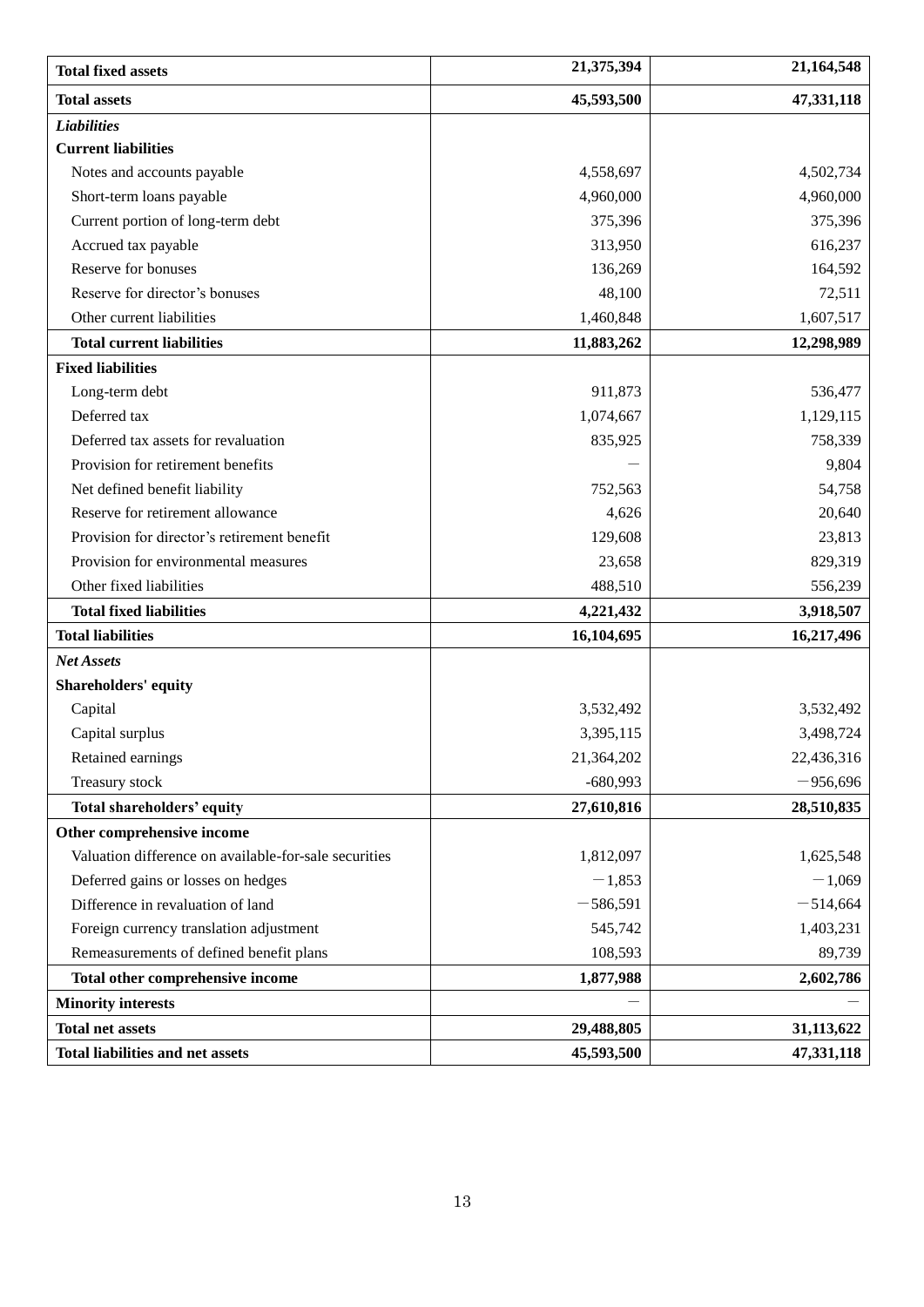# <span id="page-13-0"></span>**(2) Consolidated Statements of Income and Consolidated Statements of Comprehensive Income**

# **Consolidated statements of income**

|                                                   | FY 2014                                | FY 2015                                |
|---------------------------------------------------|----------------------------------------|----------------------------------------|
|                                                   | (December 1, 2012 through              | (December 1, 2013 through              |
|                                                   | November 30, 2014)<br>Thousands of yen | November 30, 2015)<br>Thousands of yen |
| <b>Net sales</b>                                  | 35,862360                              | 43,293,935                             |
| <b>Cost of sales</b>                              | 26.603,942                             | 32,174,918                             |
| <b>Gross profit</b>                               | 9,258,418                              | 11,119,017                             |
| Selling, general and administrative expenses      |                                        |                                        |
| Salary                                            | 2,596,993                              | 3,126,916                              |
| <b>Bonus</b>                                      | 564,266                                | 556,773                                |
| Welfare expense                                   | 612,416                                | 723,426                                |
| Retirement bonus for directors                    | 21,318                                 | 21,060                                 |
| Provision of retirement benefits                  |                                        | 82,297                                 |
| Provision of director's bonus                     | 22,700                                 | 59,747                                 |
| Provision for directors' retirement benefits      | 20,998                                 | 9,600                                  |
| Provision for board incentive plan                |                                        | 20,640                                 |
| Postage                                           | 141,893                                | 140,170                                |
| Freightage and packing expense                    | 1,117,404                              | 1,174,406                              |
| Provision of allowance for doubtful account       | 5,947                                  | $-8,734$                               |
| Commission paid                                   | 495,257                                | 763,732                                |
| Rental expense                                    | 366,912                                | 412,594                                |
| Depreciation                                      | 297,982                                | 372,782                                |
| Other selling, general and administrative expense | 1,498,304                              | 1,942,595                              |
| Total selling, general and administrative expense | 7,829,173                              | 9,398,007                              |
| <b>Operating Income</b>                           | 1,429,244                              | 1,721,010                              |
| Non-operating income                              |                                        |                                        |
| Interest received                                 | 27,978                                 | 27,387                                 |
| Dividends received                                | 109,438                                | 87,482                                 |
| Rent on real estate                               | 72,662                                 | 76,118                                 |
| Foreign exchange gains                            | 159,502                                | 48,264                                 |
| Commission received                               | 2,453                                  | 3,647                                  |
| Equity in earnings of affiliates                  | 41,182                                 | 23,010                                 |
| Others                                            | 88,849                                 | 96,635                                 |
| <b>Total non-operating income</b>                 | 502,067                                | 362,545                                |
| <b>Non-operating expenses</b>                     |                                        |                                        |
| Interest paid                                     | 14,005                                 | 22,131                                 |
| Cash discount on sales                            | 97,296                                 | 91,926                                 |
| Depreciation expense of assets lent               | 13,550                                 | 11,112                                 |
| Others non-operating expense                      | 76,711                                 | 86,933                                 |
| <b>Total non-operating expense</b>                | 201,564                                | 212,104                                |
| <b>Ordinary Income</b>                            | 1,792,747                              | 1,871,451                              |
| <b>Extra ordinary income</b>                      |                                        |                                        |
| Gains on sales of fixed assets                    | 278,064                                | 337,128                                |
| Gains on sales of securities                      | 174,365                                | 699,121                                |
|                                                   |                                        |                                        |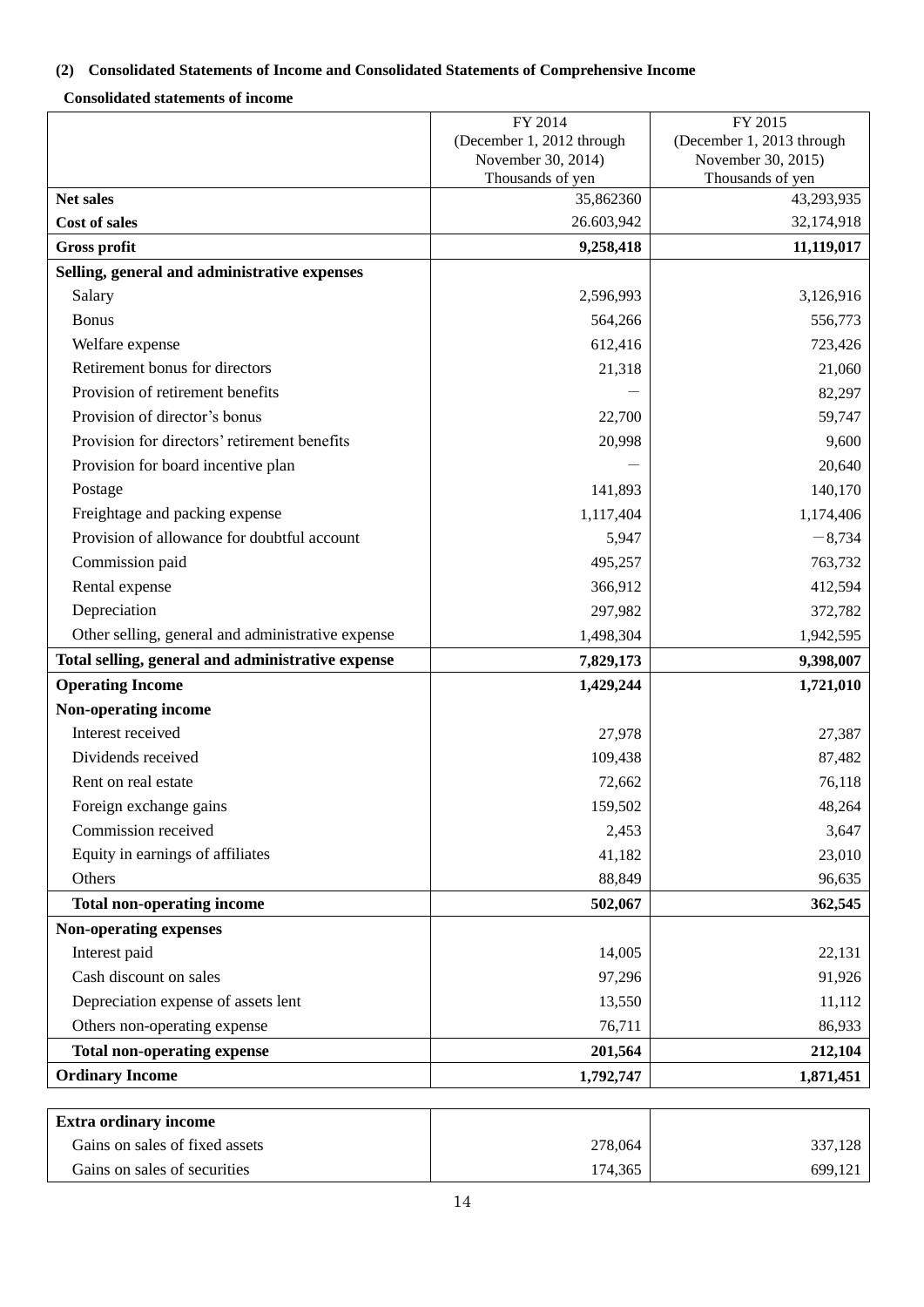| Gain on negative goodwill                          | 79,894    |           |
|----------------------------------------------------|-----------|-----------|
| <b>Total Extra Ordinary Income</b>                 | 532,323   | 1,036,249 |
| <b>Extra ordinary expenses</b>                     |           |           |
| Losses on retirement of fixed assets               | 133,110   | 11,704    |
| Losses on sales of fixed assets                    | 10,741    | 3,992     |
| Impairment loss                                    | 95,262    |           |
| Losses on sales of investments in securities       | 1,517     |           |
| Losses on revaluation of investments in securities | 52,737    | 21,022    |
| Loss on liquidation of affiliates                  | 56,124    | 458,658   |
| <b>Total extra ordinary loss</b>                   | 349,494   | 495,378   |
| Net income before taxes and other adjustment       | 1,912,577 | 2,412,322 |
| Corporate, inhabitant and business taxes           | 639,032   | 883,924   |
| Adjustments to corporate and other taxes           | 3,118     | 95,995    |
| <b>Total income taxes</b>                          | 642,150   | 979,920   |
| Income before minority interest                    | 1,270,427 | 1,432,401 |
| Minority interest                                  |           |           |
| Net income                                         | 1,270,427 | 1,432,401 |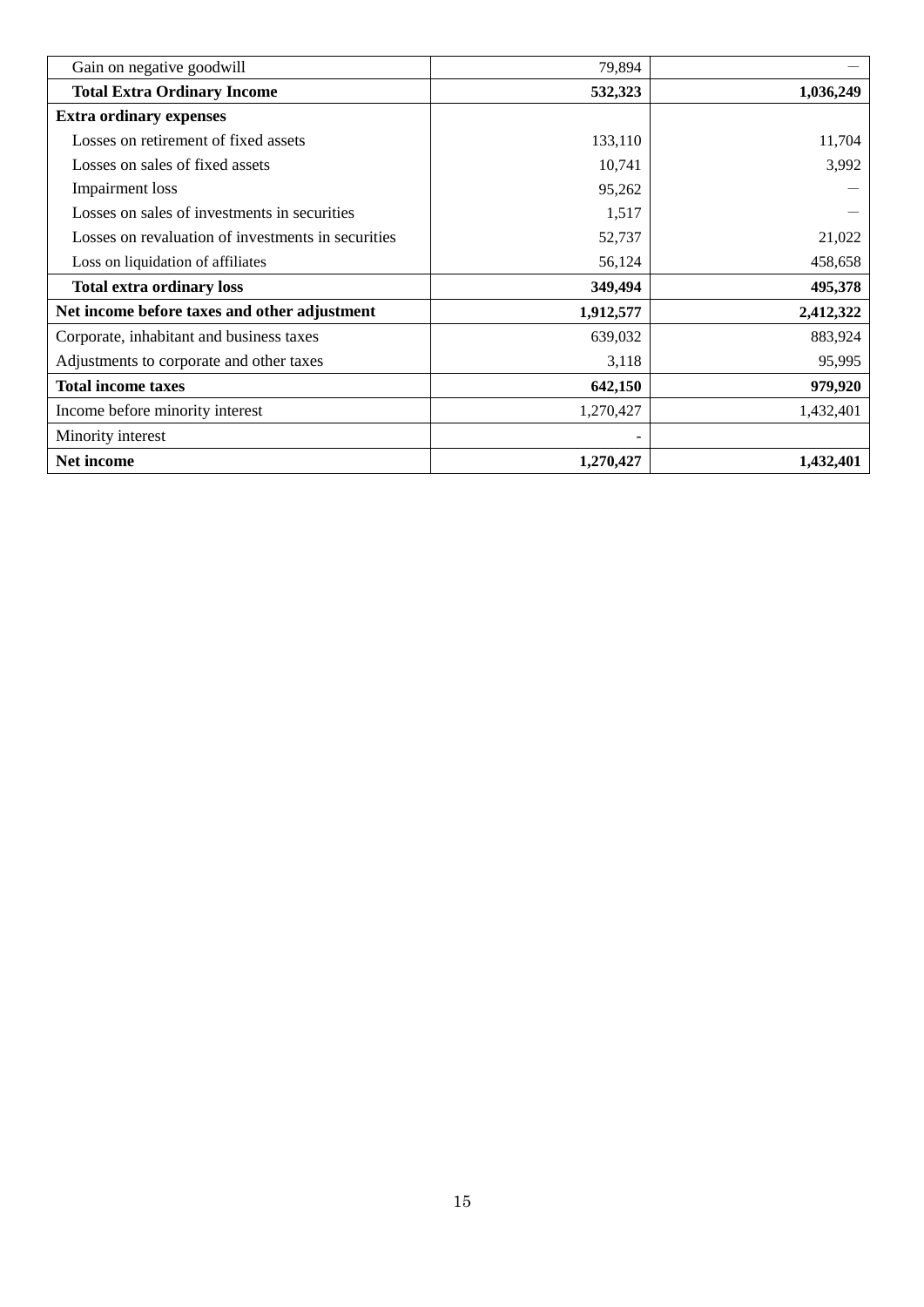# **Consolidated statement of comprehensive income**

|                                                        | FY 2014                   | FY 2015                   |
|--------------------------------------------------------|---------------------------|---------------------------|
|                                                        | (December 1, 2012 through | (December 1, 2013 through |
|                                                        | November 30, 2014)        | November 30, 2015)        |
|                                                        | Thousands of yen          | Thousands of yen          |
| Income before minority interests                       | 1,270,427                 | 1,432,401                 |
| Other comprehensive income                             |                           |                           |
| Unrealized gain(loss) on available-for-sale securities | 561,443                   | $-186,548$                |
| Deferred gains or losses on hedges                     | $-1,853$                  | 784                       |
| <b>Land Revaluation</b>                                |                           | 67,545                    |
| Foreign currency translation adjustment                | 535,370                   | 857,488                   |
| Adjustments to retirement benefit                      |                           | $-18,853$                 |
| Total other comprehensive income                       | 1,094,961                 | 720,416                   |
| <b>Comprehensive income</b>                            | 2,365,388                 | 2,152,818                 |
| (Breakdown)                                            |                           |                           |
| Comprehensive income attribute to the parent           | 2,365,388                 | 2,152,818                 |
| Comprehensive income attribute to the<br>minority      |                           |                           |
| shareholders                                           |                           |                           |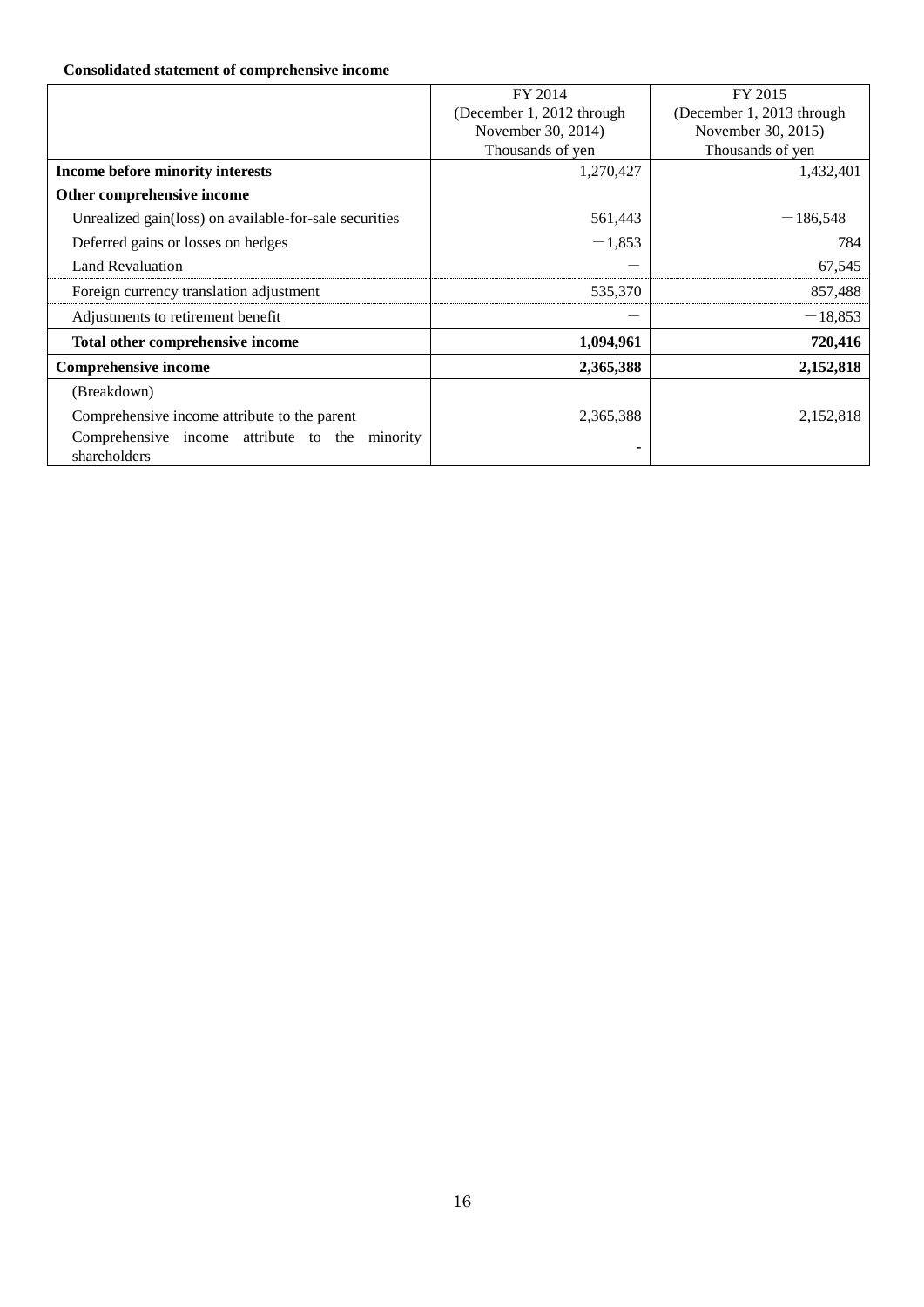# <span id="page-16-0"></span>**(3) Consolidated Statements of Changes in Shareholders' Equity**

|  |  | FY 2014 (December 1, 2013 through November 30, 2014) |  |  |
|--|--|------------------------------------------------------|--|--|
|--|--|------------------------------------------------------|--|--|

|                                                               |               |                             |                      |                | (Thousands of yen)               |  |  |
|---------------------------------------------------------------|---------------|-----------------------------|----------------------|----------------|----------------------------------|--|--|
|                                                               |               | <b>Shareholders' Equity</b> |                      |                |                                  |  |  |
|                                                               | Capital stock | Capital surplus             | Retained<br>earnings | Treasury stock | Total<br>Shareholders'<br>equity |  |  |
| Balance at the beginning<br>of current period                 | 3,532,492     | 3,386,004                   | 20,559,086           | $-671,920$     | 26,805,757                       |  |  |
| Changes of items during<br>the period                         |               |                             |                      |                |                                  |  |  |
| Dividends from surplus                                        |               |                             | $-337,703$           |                | $-337,703$                       |  |  |
| Net income                                                    |               |                             | 1,270,427            |                | 1,270,427                        |  |  |
| Purchase of treasury<br>stock                                 |               |                             |                      | $-153,132$     | $-153,132$                       |  |  |
| Disposal of treasury<br>stock                                 |               | 9,016                       |                      | 144,060        | 153,076                          |  |  |
| Reversal of revaluation<br>reserve for land                   |               |                             | $-127,607$           |                | $-127,607$                       |  |  |
| Net changes of items<br>other<br>than<br>shareholders' equity |               |                             |                      |                |                                  |  |  |
| Total changes of items<br>during the period                   |               | 9,016                       | 805,116              | $-9,072$       | 805,059                          |  |  |
| Balance at the end of<br>current period                       | 3,532,492     | 3,395,115                   | 21,364,202           | $-680,993$     | 27,610,816                       |  |  |

|                                                               | Accumulated other comprehensive income |                |                |             |               |          | Total net asset |
|---------------------------------------------------------------|----------------------------------------|----------------|----------------|-------------|---------------|----------|-----------------|
|                                                               | Valuation                              | Deferred gains | Difference in  | Foreign     | Total         | interest |                 |
|                                                               | difference on                          | or losses on   | revaluation of | currency    | accumulated   |          |                 |
|                                                               | available-for-sal                      | hedges         | land           | translation | other         |          |                 |
|                                                               | e securities                           |                |                | adjustment  | comprehensive |          |                 |
|                                                               |                                        |                |                |             | income        |          |                 |
| Balance at the beginning<br>of current period                 | 1,250653                               |                | $-714,198$     | 10,371      | 546,826       |          | 27,352,583      |
| Changes of items during                                       |                                        |                |                |             |               |          |                 |
| the period                                                    |                                        |                |                |             |               |          |                 |
| Dividends from surplus                                        |                                        |                |                |             |               |          | $-337,703$      |
| Net income                                                    |                                        |                |                |             |               |          | 1,270,427       |
| Purchase of treasury<br>stock                                 |                                        |                |                |             |               |          | $-153,132$      |
| Disposal of treasury<br>stock                                 |                                        |                |                |             |               |          | 153,076         |
| Reversal of revaluation<br>reserve for land                   |                                        |                |                |             |               |          | $-127,607$      |
| Net changes of items<br>other<br>than<br>shareholders' equity | 561,443                                | $-1,853$       | 127,607        | 535,370     | 108,593       |          | 1,331,161       |
| Total changes of items<br>during the period                   | 561,443                                | $-1,853$       | 127,607        | 535,370     | 108,593       | —        | 2,136,221       |
| Balance at the end of<br>current period                       | 1,812,097                              | $-1,853$       | $-586,591$     | 545,741     | 108,593       | —        | 29,488,805      |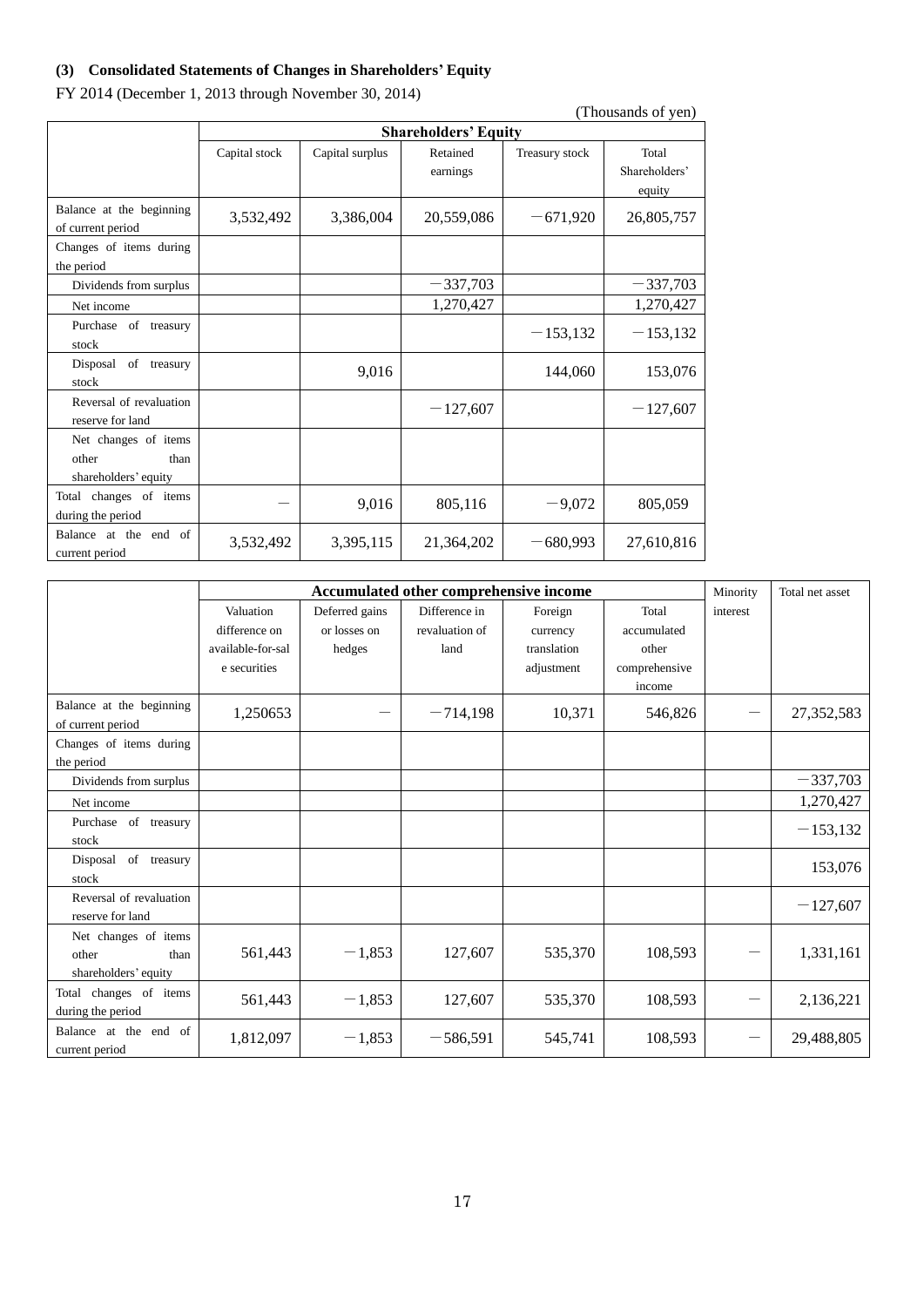# FY 2015 (December 1, 2014 through November 30, 2015)

|                                                               | (Thousands of yen) |                             |                      |                |                                  |  |  |  |
|---------------------------------------------------------------|--------------------|-----------------------------|----------------------|----------------|----------------------------------|--|--|--|
|                                                               |                    | <b>Shareholders' Equity</b> |                      |                |                                  |  |  |  |
|                                                               | Capital stock      | Capital surplus             | Retained<br>earnings | Treasury stock | Total<br>Shareholders'<br>equity |  |  |  |
| Balance at the beginning<br>of current period                 | 3,532,492          | 3,395,115                   | 21,364,202           | $-680,993$     | 27,610,816                       |  |  |  |
| Changes of items during<br>the period                         |                    |                             | 41,752               |                | 41,752                           |  |  |  |
| Balance After Changes of<br>items during the period           | 3,532,492          | 3,395,115                   | 21,405,955           | $-680,993$     | 27,610,816                       |  |  |  |
| Dividends from surplus                                        |                    |                             | $-397,659$           |                | $-397,659$                       |  |  |  |
| Net income                                                    |                    |                             | 1,432,401            |                | 1,432,401                        |  |  |  |
| Purchase of treasury<br>stock                                 |                    |                             |                      | $-340,109$     | $-340,109$                       |  |  |  |
| Disposal of treasury<br>stock                                 |                    | 103,608                     |                      | 64,405         | 168,014                          |  |  |  |
| Reversal of revaluation<br>reserve for land                   |                    |                             | $-4.381$             |                | $-4,381$                         |  |  |  |
| Net changes of items<br>other<br>than<br>shareholders' equity |                    |                             |                      |                |                                  |  |  |  |
| Total changes of items<br>during the period                   |                    | 103,608                     | 1,030,361            | $-275,703$     | 858,256                          |  |  |  |
| Balance at the end of<br>current period                       | 3,532,492          | 3,498,724                   | 22,436,316           | $-956,696$     | 28,510,835                       |  |  |  |

|                                                               |                |           | Accumulated other comprehensive income |             |               |             | Minority | Total net asset |
|---------------------------------------------------------------|----------------|-----------|----------------------------------------|-------------|---------------|-------------|----------|-----------------|
|                                                               | Valuation      | Deferred  | Difference in                          | Foreign     | Remeasurem    | Total       | interest |                 |
|                                                               | difference on  | gains or  | revaluation                            | currency    | ents of       | accumulated |          |                 |
|                                                               | available-for- | losses on | of land                                | translation | defined       | other       |          |                 |
|                                                               | sale           | hedges    |                                        | adjustment  | benefit plans | comprehensi |          |                 |
|                                                               | securities     |           |                                        |             |               | ve income   |          |                 |
| Balance<br>the<br>at<br>beginning of current<br>period        | 1,812,097      | $-1,853$  | $-586,591$                             | 545,742     | 108,593       | 1,877,988   |          | 29,488,805      |
| Changes of items<br>during the period                         |                |           |                                        |             |               |             |          | 41,752          |
| After<br>Balance<br>Changes of items<br>during the period     | 1,812,097      | $-1,853$  | $-586,591$                             | 545,742     | 108,593       | 1,877,988   |          | 29,530,557      |
| Dividends<br>from<br>surplus                                  |                |           |                                        |             |               |             |          | $-397,659$      |
| Net income                                                    |                |           |                                        |             |               |             |          | 1,432,401       |
| of<br>Purchase<br>treasury stock                              |                |           |                                        |             |               |             |          | $-340,109$      |
| of<br>Disposal<br>treasury stock                              |                |           |                                        |             |               |             |          | 168,014         |
| of<br>Reversal<br>revaluation<br>reserve for land             |                |           |                                        |             |               |             |          | $-4,381$        |
| Net changes of<br>items other than<br>shareholders'<br>equity | $-186,548$     | 784       | 71,926                                 | 857,488     | $-18,853$     | 724,797     |          | 724,797         |
| of<br>changes<br>Total<br>during<br>the<br>items              | $-186,548$     | 784       | 71,926                                 | 857,488     | $-18,853$     | 724,797     |          | 1,583,064       |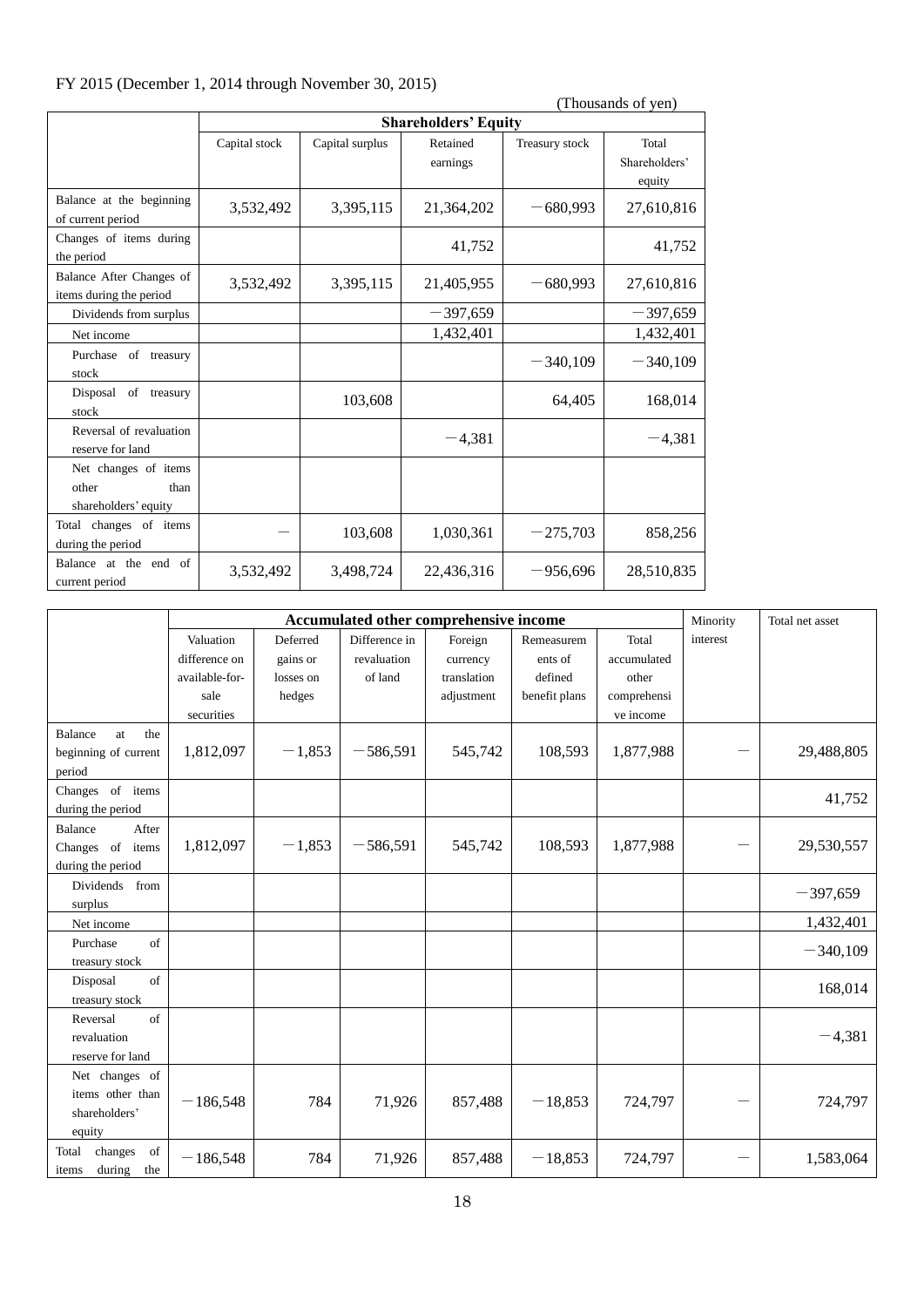| period                                  |           |                                   |            |           |        |           |              |
|-----------------------------------------|-----------|-----------------------------------|------------|-----------|--------|-----------|--------------|
| Balance at the end<br>of current period | 1,625,548 | 1,069<br>$\overline{\phantom{a}}$ | $-514,664$ | 1.403.231 | 89.739 | 2,602,786 | 31, 113, 622 |

### <span id="page-18-0"></span>**(4) Consolidated of Cash Flows**

|                                                                                                                    | FY 2014                   | FY 2015                   |
|--------------------------------------------------------------------------------------------------------------------|---------------------------|---------------------------|
|                                                                                                                    | (December 1, 2012 through | (December 1, 2013 through |
|                                                                                                                    | November 30, 2014)        | November 30, 2015)        |
| <b>Cash flows from operating activities</b>                                                                        | Thousands of yen          | Thousands of yen          |
| Income (loss) before income taxes                                                                                  | 1,912,577                 | 2,412,322                 |
| Depreciation of amortization                                                                                       | 462,789                   | 726,221                   |
| Depreciation of goodwill                                                                                           | 39,008                    |                           |
| <b>Impairment</b> loss                                                                                             |                           | 237,208                   |
| Change in provision for bonus                                                                                      | 95,262                    |                           |
|                                                                                                                    | 5,511                     | 25,083                    |
| Change provision for retirement benefits                                                                           | $-753,817$                |                           |
| Changes in net defined benefit asset                                                                               | $-238,158$                | $-161,918$                |
| Changes net defined benefit liability                                                                              | 752,563                   | 76,756                    |
| Change in reverse for retirement benefits for officers                                                             | $-50,279$                 | $-74,850$                 |
| Changes in reverse for employee stock ownership plan                                                               | 4,626                     | 5,178                     |
| Changes in board incentive plan                                                                                    |                           | 20,640                    |
| Change in allowance for doubtful accounts                                                                          | 40,442                    | $-47,053$                 |
| Interest income and dividends income                                                                               | $-137,416$                | $-114,869$                |
| Interest paid                                                                                                      | 14,005                    | 22,131                    |
| Equity in net income of affiliates                                                                                 | $-41,182$                 | $-23,010$                 |
| Gains from sale of fixed assets                                                                                    | $-267,322$                | $-333,135$                |
| Gains from sale of investment securities                                                                           | $-172,847$                | $-699,121$                |
| Loss on retirement of noncurrent assets                                                                            | 133,110                   | 11,704                    |
| Profit from revaluation of investment securities                                                                   | 52,737                    | 21,022                    |
| Reversal of foreign currency translation adjustment for<br>reducing the capital of controlled foreign subsidiaries | $-23,769$                 | 458,658                   |
| Change in notes and accounts                                                                                       | 187,070                   | $-108,627$                |
| Change in inventory                                                                                                | $-294,569$                | 333,308                   |
| Change in account payable                                                                                          | $-112,750$                | $-276,601$                |
| Others                                                                                                             | 81,342                    | 22,603                    |
| Subtotal                                                                                                           | 1,688,932                 | 2,533,654                 |
| Proceed from interest and dividends income                                                                         | 133,464                   | 119,604                   |
| Payment of interest                                                                                                | $-14,494$                 | $-22,251$                 |
| Payment of corporate tax                                                                                           | $-684,561$                | $-596,218$                |
| Net cash(used in)provided by operating activities                                                                  | 1,123,341                 | 2,034,248                 |
| <b>Cash flows from investing activities</b>                                                                        |                           |                           |
| Decrease in time deposit                                                                                           | $-591,150$                | $-104,040$                |
| Increase in time deposit                                                                                           | 142,627                   |                           |
| Purchase of investment securities                                                                                  | $-24,600$                 | $-27,604$                 |
| Increase of sale for investment securities                                                                         | 413,578                   | 865,498                   |
| Purchase of stocks of affiliates                                                                                   | $-5,473,710$              | $-261,500$                |
| Proceeds from liquidation of affiliates                                                                            | 39,704                    |                           |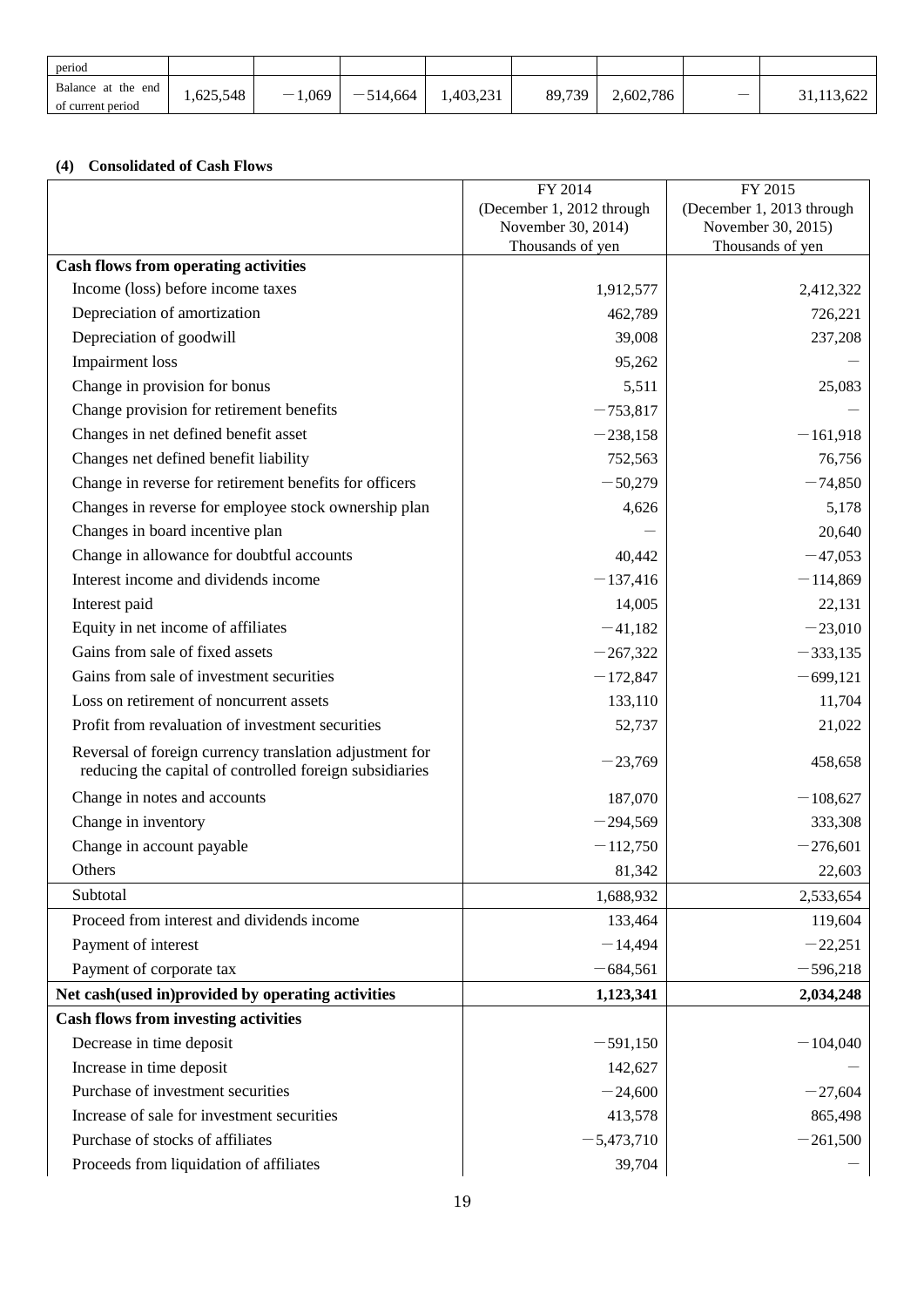| Purchase of tangible fixed assets                     | $-934,776$   | $-549,070$   |
|-------------------------------------------------------|--------------|--------------|
| Proceeds from sale for tangible fixed assets          | 569,926      | 1,049,020    |
| Proceeds from loans receivable                        | 42,804       | 45,026       |
| Others                                                | $-49,625$    | $-40,215$    |
| Net cash provided by (used in) investing activities   | $-5,865,186$ | 977,114      |
| <b>Cash flows from financing activities</b>           |              |              |
| Changes in short-term debt                            | 4,510,000    |              |
| Repayments of lease obligations                       | $-138,372$   | $-168,635$   |
| Proceeds from long-term loans payable                 | 1,500,000    |              |
| Repayment of long-term loans                          | $-551,914$   | $-375,396$   |
| Proceeds from sale from treasury stock                |              | 168,014      |
| Payments to acquire treasury stock                    | $-56$        | $-340,109$   |
| Payments of dividends                                 | $-337,703$   | $-397,659$   |
| Net cash used in financing activities                 | 4,981,952    | $-1,113,784$ |
| Effects of exchange rate on cash and cash equivalents | 241,195      | 113,651      |
| Net increase (decrease) in cash and cash equivalents  | 481,303      | 2,011,229    |
| Cash and cash equivalents at beginning of year        | 6,366,363    | 6,847,667    |
| Cash and cash equivalents at fiscal year-end          | 6,847,667    | 8,858,896    |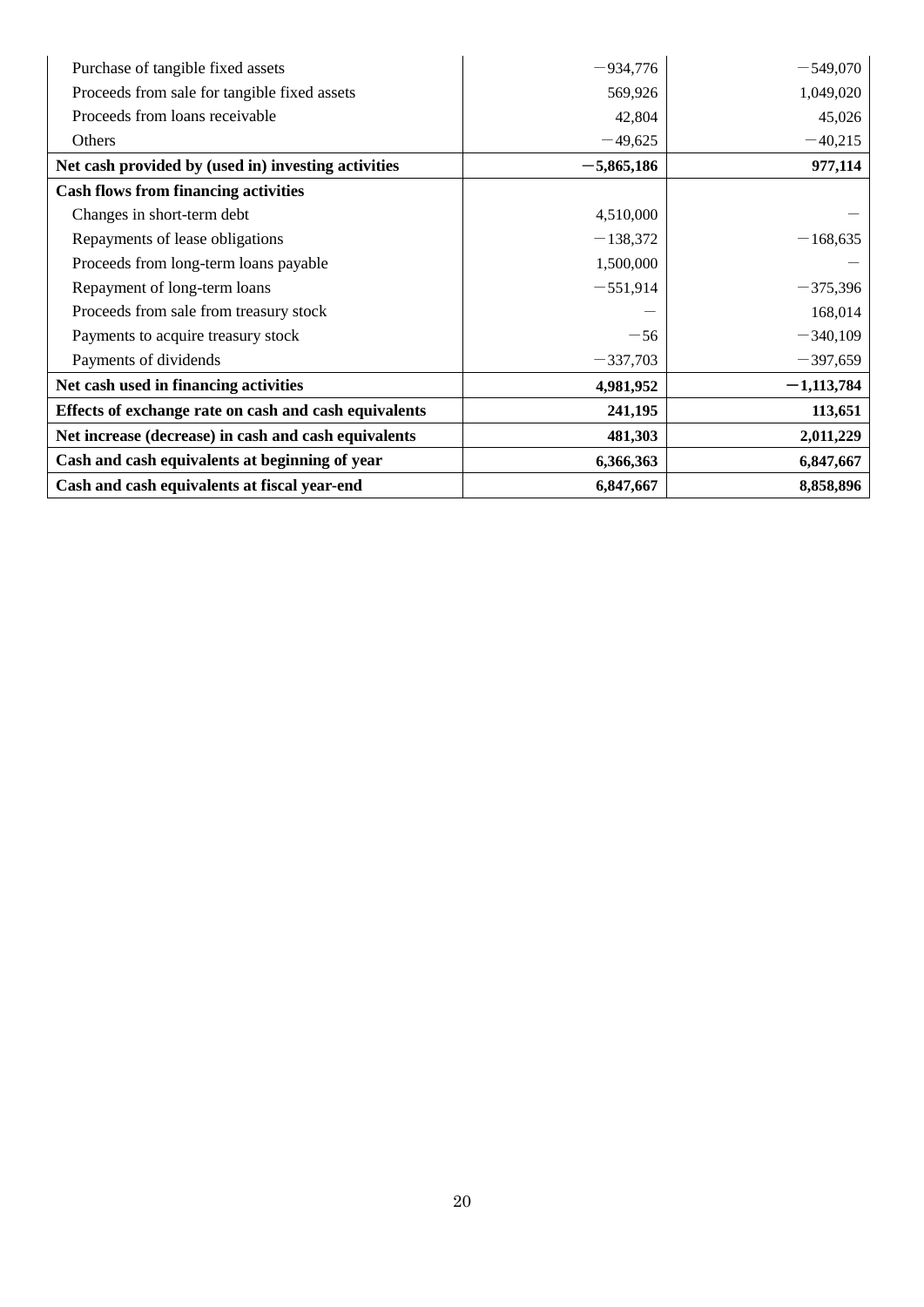### <span id="page-20-0"></span>**(5) Notes regarding Consolidated Financial Statements**

<span id="page-20-1"></span>[Notes on assumption of going concern**]** Not applicable.

#### <span id="page-20-2"></span>[Changes in accounting principal]

(The adoption of the accounting standard concerning retirement benefit)

The company applied "Accounting standard concerning retirement benefit (ASBJ Statement No.26, May 17, 2013)" (hereinafter referred to as the "Accounting standard of retirement benefit") and "Guideline on accounting standers concerning retirement benefit (ASBJ Guideline No.25, May 17, 2013" (hereinafter referred to as the "Guideline of retirement benefit") from fiscal year 2014. The company recorded unrecognized actuarial gains and losses and unrecognized past service liabilities as "Assets for retirement benefit" and "Liability for retirement benefit" with changing the method of record.(The liability for retirement is recorded for the difference between pension assets minus benefit obligation).

The adoption of the accounting standard of retirement benefit is based on the Accounting Standards for retirement benefit No.37. The impact of this change was adjusted for accumulated other comprehensive income.

As a result, assets for retirement benefit increased by ¥115,476 thousand yen, liability for retirement benefit increased by ¥50,643 thousand yen and other comprehensive income were increased by ¥41,752 thousand yen. The effect to operating income, ordinary income, net income before taxes and other adjustment of this financial year is minor.

<span id="page-20-3"></span>[Additional Information]

(The transaction for employees through trust)

(1) The overview of the transaction

We have introduced "Stock Granting Trust(J-Esop)" to motivate employees for share price and revenue.

This is the system that employee get Morito's share based on certain requirement which determined by our stock benefit regulations.

It imparts points in accordance with the individual contributions, to benefit the stock corresponding to the granted point when acquiring the entitlement by certain conditions. For shares to be benefits to employees, including to get future than the amount which had been previously trust settings, and then shall be managed separately as trust property.

With the introduction of this system, in addition to interest in the motivation and stock of employees' increases, it is expected that contribute to secure excellent human resources.

(2) Treasury stock in the trust

The treasury shares in the trust, booked value in the trust, have been recorded as treasury shares in net assets.

The number of shares and booked value are 153,076 thousand yen, 392shares in FY2014, and 153,076 thousand yen, 392shares in FY2015.

#### (The Transaction for the Board Incentive Plan Trust)

The Board Incentive Plan Trust was approved by the general shareholders meeting held on February 26, 2015. The main objective of this scheme is to increase the board members' motivation to make contributions to improve business performance and increase enterprise value.

Trust transaction is accounted based on "Practical handling concerning the delivering of company outstanding shares to employee through the trust" (ASBJ PITF No.30 of March 26, 2015).

(1) Summary of the Transaction

This system is a performance-based stock compensation which delivers treasury stock to directors by level of achievement for sales and operating profit of each fiscal year. However, board member may receive the grant of the company shares at the time of retirement.

(2) Remaining treasury stock in the trust

Remaining treasury stock in the trust is recorded in net assets as treasury stock by book value of the trust. The book value of the treasury stock at the end of the Third quarter of current fiscal year is ¥168,000 thousand. The number of the treasury stock at the end of the second quarter of current fiscal year is 175 thousand.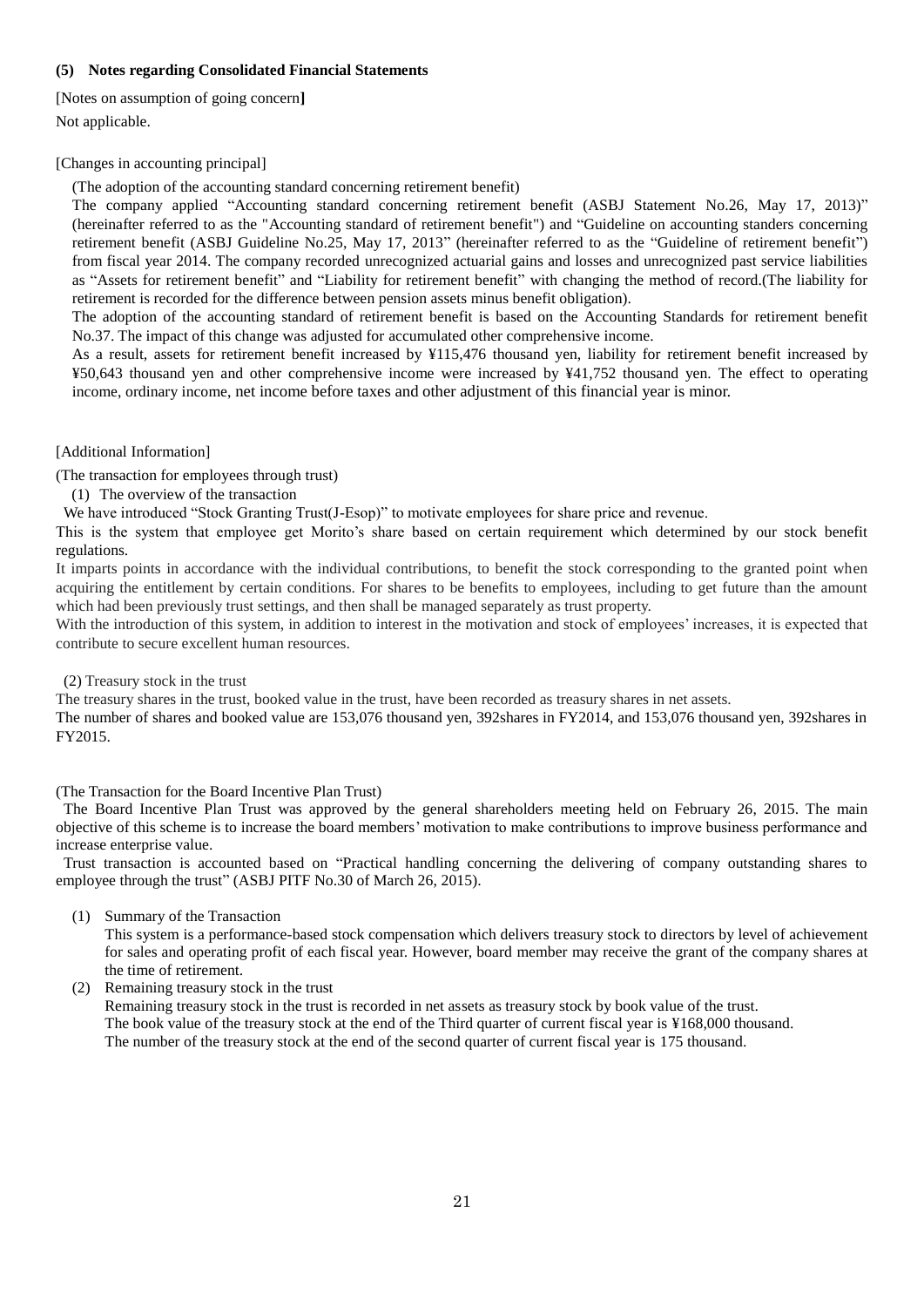<span id="page-21-0"></span>[Notes to business combination, etc.]

- 1. The acquisition of GSG FASTENERS, LLC
- Adjusted amount from former acquisition cost.

In FY2014, the distribution of acquisition cost has not been completed. The amount of goodwill is calculated on a tentative basis and the amortization method and period were currently under review, in this FY2015, distribution of acquisition cost has been completed, and changed goodwill cost is as followings.

| Adjusted subjects            | Adjusted amount | (unit : thousand yen) |
|------------------------------|-----------------|-----------------------|
| Goodwill (before adjustment) | 3,469,662       |                       |
| Land                         | $-59,345$       |                       |
| Trademark                    | $-1,032,495$    |                       |
| Deffered tax liability       | 399,613         |                       |
| Others                       | 86,084          |                       |
| Total of adjustment          | $-606,141$      |                       |
| Goodwill (After adjustment)  | 2,863,520       |                       |

2. Goodwill

- (1) Amount of goodwill 2,863,520 thousand yen
- (2) Reason of goodwill Acquisition cost was more than net asset.
- (3) Amortization period 20years (equal installment)
- 3. Distribution to intangible fixed asset except goodwill
	- (1) Cost distributed to intangible fixed asset  $1,032,495$  thousand yen
	- (2) Breakdown
	- Trademark 1,032,495 thousand yen
	- (3) Amortization period 20years (equal installment)

<span id="page-21-1"></span>[Segment Information]

1. Fiscal 2014(December 1, 2013 through November 30, 2014)

The information on net sales, income or loss, assets and other items by reportable segment

|                                  |            |                    |           |            |               | (Thousands of yen) |
|----------------------------------|------------|--------------------|-----------|------------|---------------|--------------------|
|                                  |            | Reportable Segment |           |            | Adjustment    | Consolidated       |
|                                  | Japan      | Asia               | EU and US | Total      | (Note $1,3$ ) | Statement          |
|                                  |            |                    |           |            |               | Amount             |
|                                  |            |                    |           |            |               | (Note 2)           |
| <b>Net Sales</b>                 |            |                    |           |            |               |                    |
| Sales to external customers      | 27,427,690 | 5,919,575          | 2,515,094 | 35,862,360 |               | 35,862,360         |
| sales<br>Inter<br>segment<br>and | 2,439,867  | 2,451,331          | 4,782     | 4,895,981  | $-4.895.981$  |                    |
| transfer                         |            |                    |           |            |               |                    |
| Total                            | 29,867,558 | 8,370,906          | 2,519,876 | 40,758,342 | $-4,895,981$  | 35,862,360         |
| Segment income                   | 1,194,706  | 373,283            | 186,890   | 1,754,880  | $-325,635$    | 1,429,244          |
| Segment asset                    | 32,006,183 | 6,651,721          | 6,810,092 | 45,467,997 | 125,503       | 45,593,500         |
| Other                            |            |                    |           |            |               |                    |
| Depreciation                     | 295,775    | 147,294            | 19,719    | 462,789    |               | 462,789            |
| tangible<br>fixed<br>Increase in | 769,884    | 248,262            | 59,358    | 1,077,506  |               | 1,077,506          |
| assets                           |            |                    |           |            |               |                    |

(Notes)

1. Adjustment of  $-325,635$  thousand yen includes  $-304,010$  thousand yen corporate expenses that are not distributed to each reportable segment and other  $-21,625$  thousand yen.

2. The amounts for income or losses in the reportable segments were subsequently adjusted with the amount of operating income on the consolidated profit and loss statement.

3. The adjustment for segment asset includes elimination of intersegment transaction  $-9.965,286$  thousand yen and corporate asset 10,090,790 thousand yen that have not been distributed to reportable segment. Corporate assets consists mainly of assets not belonging to specific segment (cash and cash equivalent and investments in securities) and assets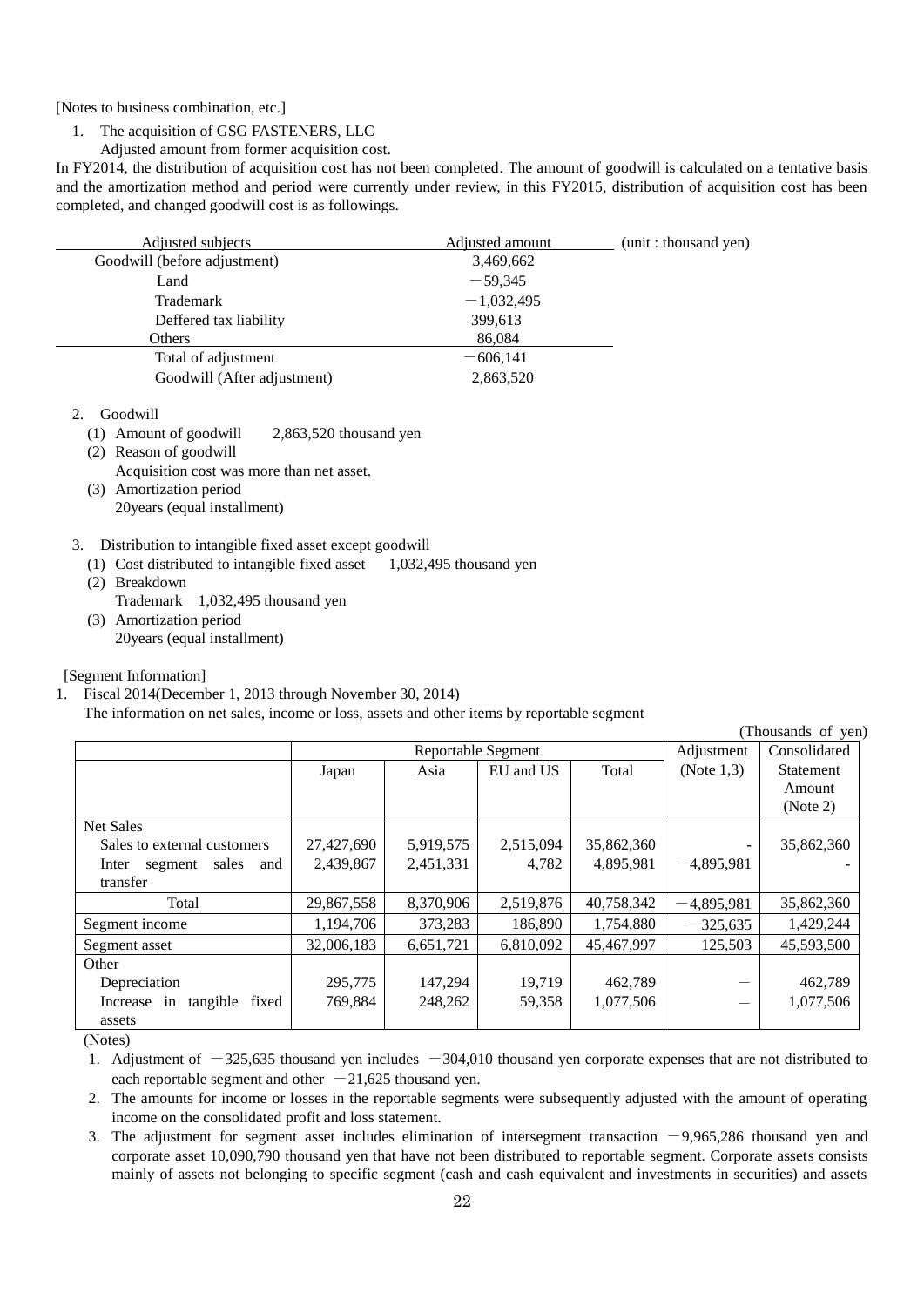related to administrative operations.

4. In this fiscal year, the allocation of acquisition cost is not completed because the acquisition costs are to be determined and the identifiable assets acquired, the liabilities assumed on combination date is under reviewing. The amount of goodwill is calculated on a tentative basis and recorded in the US.

## Fiscal 2015(December 1, 2014 through November 30, 2015)

The information on net sales, income or loss, assets and other items by reportable segment

|                                  |            |                    |           |            |               | (Thousands of yen) |
|----------------------------------|------------|--------------------|-----------|------------|---------------|--------------------|
|                                  |            | Reportable Segment |           |            | Adjustment    | Consolidated       |
|                                  | Japan      | Asia               | EU and US | Total      | (Note $1,3$ ) | Statement          |
|                                  |            |                    |           |            |               | Amount             |
|                                  |            |                    |           |            |               | (Note 2)           |
| <b>Net Sales</b>                 |            |                    |           |            |               |                    |
| Sales to external customers      | 28,397,032 | 8,138,317          | 6,758,585 | 43,293,935 |               | 43,293,935         |
| sales<br>Inter<br>and<br>segment | 2,494,776  | 2,225,975          | 117,525   | 4,838,277  | $-4,838,277$  |                    |
| transfer                         |            |                    |           |            |               |                    |
| Total                            | 30,891,809 | 10,364,293         | 6,876,110 | 48,132,213 | $-4,838,277$  | 43,293,935         |
| Segment income                   | 1,176,332  | 468,718            | 468,136   | 2,113,188  | $-392,178$    | 1,721,010          |
| Segment asset                    | 31,399,836 | 7,011,055          | 7,743,139 | 46,154,030 | 1,177,087     | 47,331,118         |
| Other                            |            |                    |           |            |               |                    |
| Depreciation                     | 375,775    | 181,462            | 168,983   | 726,221,   |               | 726,221            |
| tangible<br>fixed<br>Increase in | 536,707    | 99,869             | 98,179    | 734,755    |               | 734,755            |
| assets                           |            |                    |           |            |               |                    |

(Notes)

1. Adjustment of  $-392,178$  thousand yen includes  $-326,820$  thousand yen corporate expenses that are not distributed to each reportable segment and other  $-65,357$  thousand yen.

- 2. The amounts for income or losses in the reportable segments were subsequently adjusted with the amount of operating income on the consolidated profit and loss statement.
- 3. The adjustment for segment asset includes elimination of intersegment transaction  $-9,867,282$  thousand yen and corporate asset 11,044,370 thousand yen that have not been distributed to reportable segment. Corporate assets consists mainly of assets not belonging to specific segment (cash and cash equivalent and investments in securities) and assets related to administrative operations.

<span id="page-22-0"></span>[Per share data]

|                              | FY2014                    | FY2015                    |
|------------------------------|---------------------------|---------------------------|
| Item                         | (December 1, 2013 through | (December 1, 2014 through |
|                              | November 30, 2014)        | November 30, 2015)        |
| Net assets per share         | 1,017.79<br>ven           | 1,081.23 yen              |
| Net income per share         | 43.85<br>ven              | 49.48 yen                 |
| Diluted net income per share |                           |                           |

(Notes)

1. No statement is made of the amount of current net profit per share after adjusting for residual stocks because there were no residual stocks that had a dilution effect.

- 2. The amount of treasury stock to calculate the net assets per share and the weighted-average number of common shares to calculate net income per share and net income per share after adjustment for dilutive securities included the company's shares owned by Trust & Custody Services Bank, Ltd..
- 3. On July 1, 2014, Morito conducted a two-for-one split on shares of common stock. Consequently, "net income per share " have been computed as if the stock split had been conducted at the beginning of the fiscal year ended November 30, 2013.
- The company applied "Accounting standard concerning retirement benefit (ASBJ Statement No.26, May 17, 2013)" (hereinafter referred to as the "Accounting standard of retirement benefit") and "Guideline on accounting standers concerning retirement benefit (ASBJ Guideline No.25, May 17, 2013" (hereinafter referred to as the "Guideline of retirement benefit") from fiscal year 2014. The company recorded unrecognized actuarial gains and losses and unrecognized past service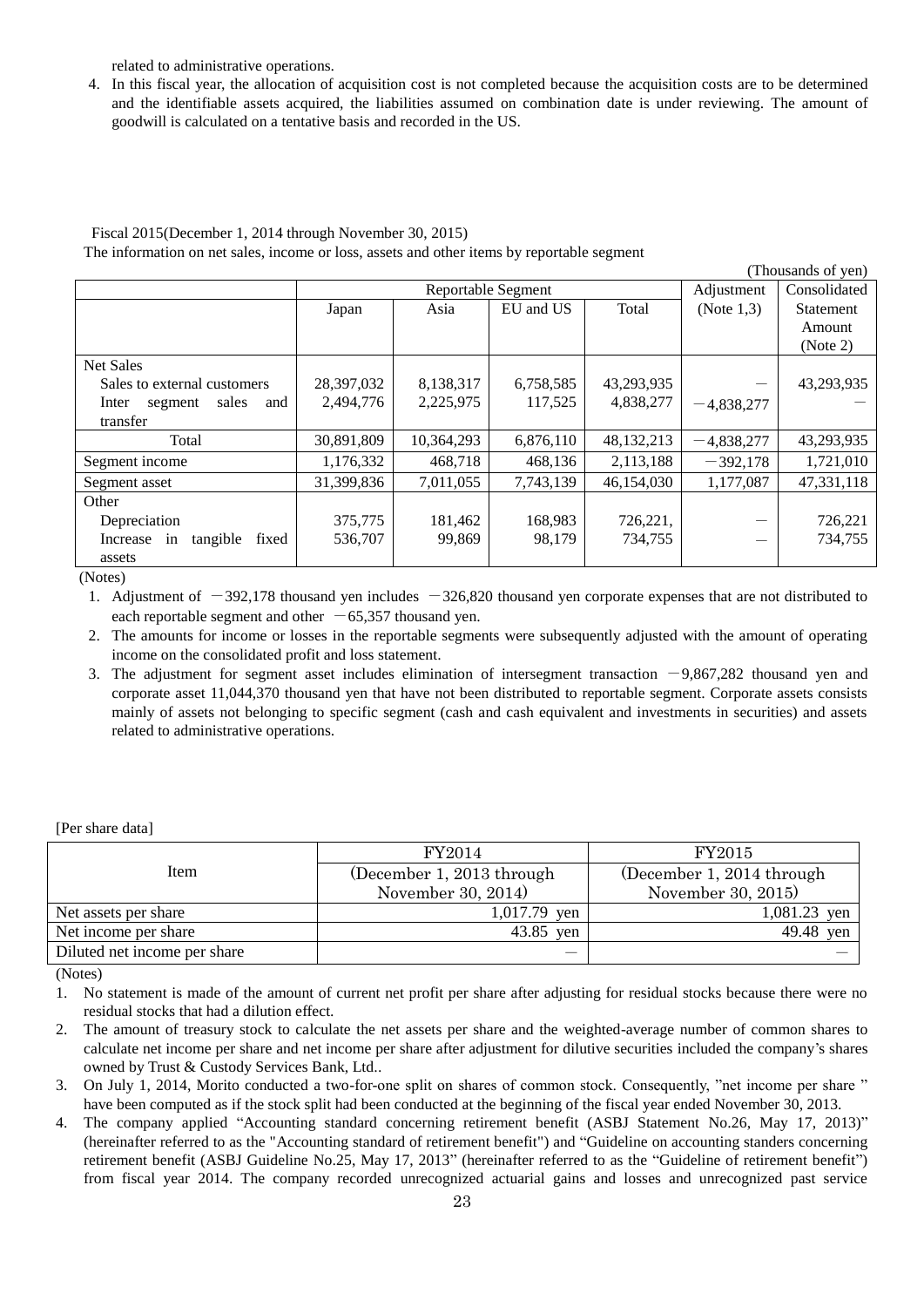liabilities as "Assets for retirement benefit" and "Liability for retirement benefit" with changing the method of record.(The liability for retirement is recorded for the difference between pension assets minus benefit obligation).

The adoption of the accounting standard of retirement benefit is based on the Accounting Standards for retirement benefit No.37. The impact of this change was adjusted for accumulated other comprehensive income.

As a result, net income per share increased by 1.45yen, and the effect to net income per share is minor.

#### (Notes)The basis for calculating

#### 1. Net assets per share

|                                                                             | FY2014                    | FY2015                    |
|-----------------------------------------------------------------------------|---------------------------|---------------------------|
| Item                                                                        | (December 1, 2013 through | (December 1, 2014 through |
|                                                                             | November 30, 2014)        | November 30, 2015)        |
| The total net assets in the consolidated balance sheet<br>(Thousand of yen) | 29,488,805                | 31,113,622                |
| associated with common stock<br>The<br>net assets<br>(Thousand of yen)      | 29,488,805                | 31,113,622                |
| Major breakdown of differences (Thousand of yen)                            |                           |                           |
| Minority interests                                                          |                           |                           |
| Number of issued stock (Thousand shares)                                    | 30,800                    | 30,800                    |
| Number of treasury stock (Thousand shares)                                  | 1,826                     | 2,023                     |
| Number of common stock for calculating the net<br>assets per share          | 28,973                    | 28,776                    |

(Note)

The amount of treasury stock of common stock to calculate the net asset per share is included the stock of Trust & Custody Services Bank, Ltd. owned.

#### 2. Net income per share and Diluted net income per share

|                                                                        | FY2014                    | FY2015                    |  |
|------------------------------------------------------------------------|---------------------------|---------------------------|--|
| <b>Item</b>                                                            | (December 1, 2013 through | (December 1, 2014 through |  |
|                                                                        | November 30, 2014)        | November 30, 2015)        |  |
| Net income per share                                                   |                           |                           |  |
| Net income (Thousand yen)                                              | 1,270,427                 | 1,270,427                 |  |
| Share unallocated to common stock (Thousand shares)                    |                           |                           |  |
| Net income relating to common stock                                    | 1,270,427                 | 1,270,427                 |  |
| Shares on the average<br>during the fiscal<br>year<br>(Thousand share) | 28,973                    | 28,973                    |  |

(Note)

The weighted-average number of common shares to calculate the net income per share is included the stock of Trust & Custody Services Bank, Ltd. owned.

<span id="page-23-0"></span>[Significant subsequent events]

Not applicable.

#### <span id="page-23-1"></span>**5. Others**

### <span id="page-23-2"></span>**(1)Changes in Senior Managements**

(i) Changes in President Not applicable.

(ii)Changes in other officers (Limited scheduled on February  $25<sup>th</sup>$ , 2016)

1. Newly appointed director candidate